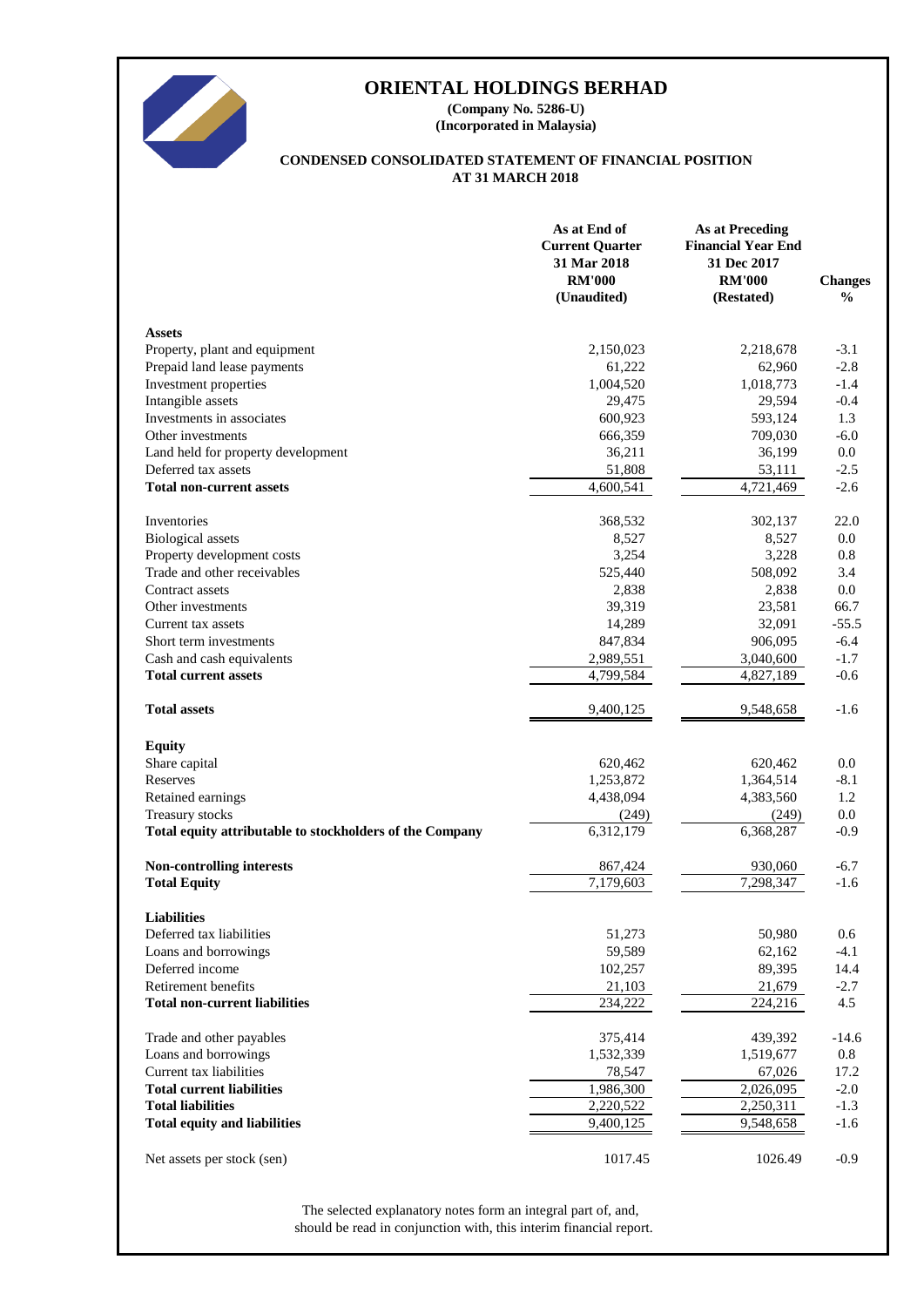|                                                                                                                      | <b>Individual Quarter</b>                                                        |                                                                                    |                                 | <b>Cumulative Quarters</b>                                                                               |                                                                                                            |                                 |  |
|----------------------------------------------------------------------------------------------------------------------|----------------------------------------------------------------------------------|------------------------------------------------------------------------------------|---------------------------------|----------------------------------------------------------------------------------------------------------|------------------------------------------------------------------------------------------------------------|---------------------------------|--|
|                                                                                                                      | <b>Current</b><br>Year<br>Quarter<br>31 Mar 2018<br><b>RM'000</b><br>(Unaudited) | <b>Preceding</b><br>Year<br>Quarter<br>31 Mar 2017<br><b>RM'000</b><br>(Unaudited) | <b>Changes</b><br>$\frac{0}{0}$ | <b>Current Year</b><br><b>To Date</b><br>(One quarter to<br>31 Mar 2018)<br><b>RM'000</b><br>(Unaudited) | <b>Preceding Year</b><br><b>To Date</b><br>(One quarter to<br>31 Mar 2017)<br><b>RM'000</b><br>(Unaudited) | <b>Changes</b><br>$\frac{0}{0}$ |  |
| Revenue                                                                                                              | 1,480,723                                                                        | 1,698,085                                                                          | $-12.8$                         | 1,480,723                                                                                                | 1,698,085                                                                                                  | $-12.8$                         |  |
| <b>Results from operating activities</b>                                                                             | 43,516                                                                           | 96,624                                                                             | $-55.0$                         | 43,516                                                                                                   | 96,624                                                                                                     | $-55.0$                         |  |
| Finance costs                                                                                                        | (3,532)                                                                          | (2,652)                                                                            | 33.2                            | (3,532)                                                                                                  | (2,652)                                                                                                    | 33.2                            |  |
| Share of profits after tax and non-controlling interest of associates                                                | 12,749                                                                           | 5,919                                                                              | 115.4                           | 12,749                                                                                                   | 5,919                                                                                                      | 115.4                           |  |
| <b>Profit before taxation</b>                                                                                        | 52,733                                                                           | 99,891                                                                             | $-47.2$                         | 52,733                                                                                                   | 99,891                                                                                                     | $-47.2$                         |  |
| Income tax expenses                                                                                                  | (26,279)                                                                         | (32,759)                                                                           | $-19.8$                         | (26,279)                                                                                                 | (32,759)                                                                                                   | $-19.8$                         |  |
| Profit from continuing operations                                                                                    | 26,454                                                                           | 67,132                                                                             | $-60.6$                         | 26,454                                                                                                   | 67,132                                                                                                     | $-60.6$                         |  |
| Other comprehensive (expense)/income, net of tax                                                                     |                                                                                  |                                                                                    |                                 |                                                                                                          |                                                                                                            |                                 |  |
| Foreign currency translation differences for foreign operations<br>Fair value of available-for-sale financial assets | (136, 635)<br>(4,173)<br>÷                                                       | 77,285<br>945<br>(219)                                                             | $-276.8$<br>$-541.6$<br>100.0   | (136, 635)<br>(4,173)<br>$\overline{a}$                                                                  | 77,285<br>945<br>(219)                                                                                     | $-276.8$<br>$-541.6$<br>100.0   |  |
| Share of other comprehensive expense of equity accounted associates                                                  |                                                                                  |                                                                                    |                                 |                                                                                                          |                                                                                                            |                                 |  |
| Other comprehensive (expense)/ income for the period, net of tax                                                     | (140, 808)                                                                       | 78,011                                                                             | $-280.5$                        | (140, 808)                                                                                               | 78,011                                                                                                     | $-280.5$                        |  |
| Total comprehensive (expense)/ income for the period                                                                 | (114, 354)                                                                       | 145,143                                                                            | $-178.8$                        | (114, 354)                                                                                               | 145,143                                                                                                    | $-178.8$                        |  |
| Profit attributable to:                                                                                              |                                                                                  |                                                                                    |                                 |                                                                                                          |                                                                                                            |                                 |  |
| Stockholders of the Company                                                                                          | 60,965                                                                           | 65,047                                                                             | $-6.3$                          | 60,965                                                                                                   | 65,047                                                                                                     | $-6.3$                          |  |
| Non-controlling interests                                                                                            | (34,511)                                                                         | 2,085                                                                              | $-1755.2$                       | (34,511)                                                                                                 | 2,085                                                                                                      | $-1755.2$                       |  |
| Profit for the period                                                                                                | 26,454                                                                           | 67,132                                                                             | $-60.6$                         | 26,454                                                                                                   | 67,132                                                                                                     | $-60.6$                         |  |
| Total comprehensive income attributable to:                                                                          |                                                                                  |                                                                                    |                                 |                                                                                                          |                                                                                                            |                                 |  |
| Stockholders of the Company                                                                                          | (49,677)                                                                         | 137,121                                                                            | $-136.2$                        | (49,677)                                                                                                 | 137,121                                                                                                    | $-136.2$                        |  |
| Non-controlling interests                                                                                            | (64, 677)                                                                        | 8,022                                                                              | $-906.2$                        | (64, 677)                                                                                                | 8,022                                                                                                      | $-906.2$                        |  |
| Total comprehensive (expense)/ income for the period                                                                 | (114, 354)                                                                       | 145,143                                                                            | $-178.8$                        | (114, 354)                                                                                               | 145,143                                                                                                    | $-178.8$                        |  |

| Weighted average number of stocks in issue ('000)                                              | 620,362 | 620,362                                                                                                                             | 620,362 | 620,362         |
|------------------------------------------------------------------------------------------------|---------|-------------------------------------------------------------------------------------------------------------------------------------|---------|-----------------|
| Basic earnings per stock (sen)<br>(based on the weighted average number of stocks of RM1 each) | 9.83    | $-6.3$<br>10.49                                                                                                                     | 9.83    | 10.49<br>$-6.3$ |
|                                                                                                |         | The selected explanatory notes form an integral part of, and,<br>should be read in conjunction with, this interim financial report. |         |                 |



# **ORIENTAL HOLDINGS BERHAD**

**(Company No. 5286-U) (Incorporated in Malaysia)**

#### **CONDENSED CONSOLIDATED STATEMENT OF PROFIT OR LOSS AND OTHER COMPREHENSIVE INCOME FOR THE PERIOD ENDED 31 MARCH 2018**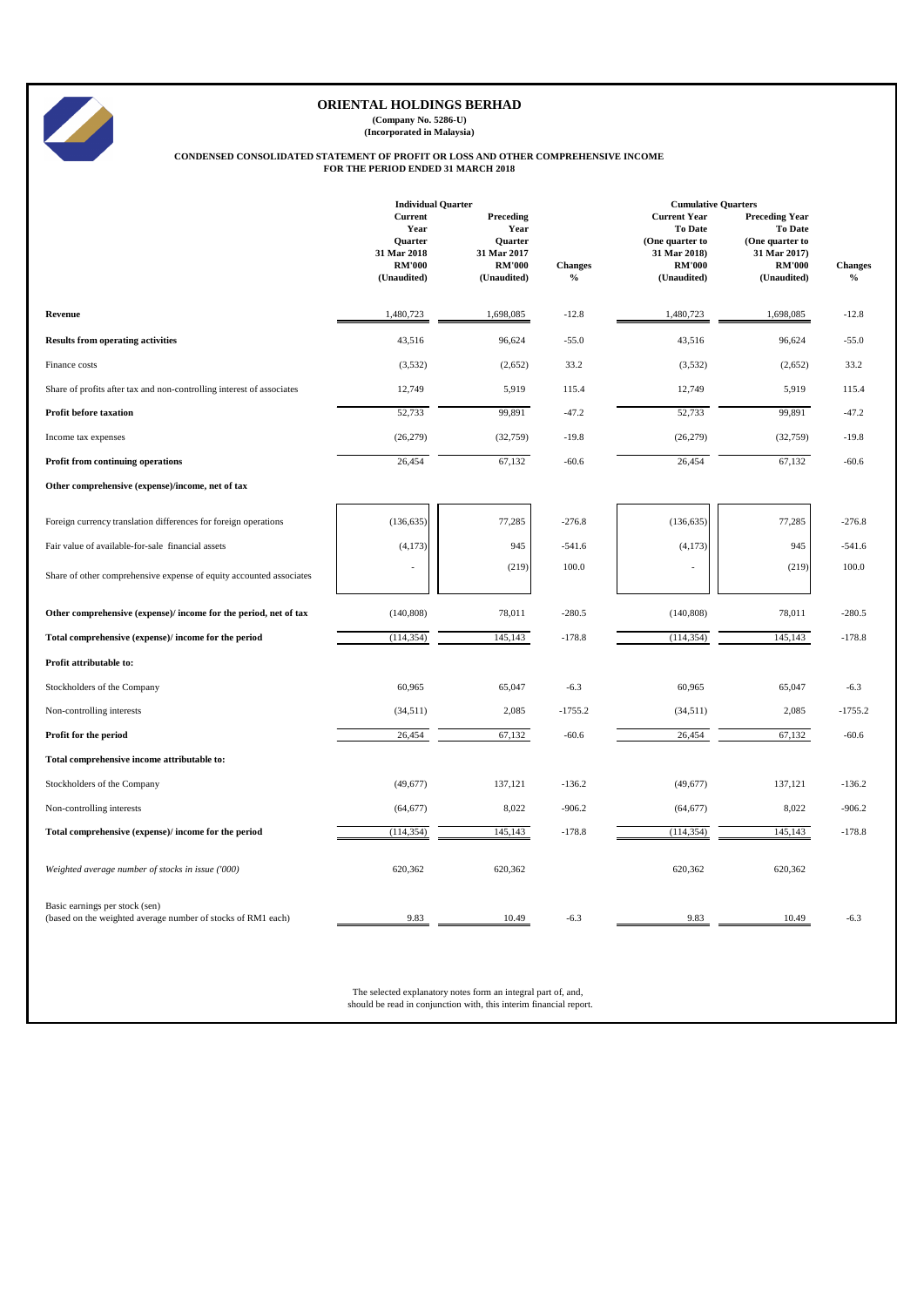# **Current Preceding Current Year Preceding Year Year Year To Date To Date Quarter Quarter (One quarter to (One quarter to 31 Mar 2018 31 Mar 2017 31 Mar 2018) 31 Mar 2017) RM'000 RM'000 RM'000 RM'000 (Unaudited) (Unaudited) (Unaudited) (Unaudited)** Included in the Total Comprehensive Income for the period are the followings : Interest income (21,892) (23,110) (21,892) (23,110) (21,892) (23,110) Other income including investment income (1,115) (569) (1,115) (569) (1,115) (569) Interest expense 3,532 2,652 3,532 2,652 Depreciation and amortisation 33,822 34,945 33,822 34,945  $Bad debts recovered$  (11)  $(79)$  (11)  $(79)$ Write down of inventories 174 and 174 and 174 and 174 and 174 and 174 and 174 and 174 and 174 and 174 and 174 and 174 and 174 and 174 and 174 and 174 and 174 and 174 and 174 and 174 and 174 and 174 and 174 and 174 and 175 Write off of property, plant and equipment 2 8 2 8 2 8 Loss on disposal of quoted/unquoted investments 406 48 48 406 48 48 406 48 Gain on disposal of property, plant and equipment (505) (1,052) (505) (505) (1,052) (Reversal of impairment loss)/Impairment loss on assets (253) 235 (253) 235 Unrealised foreign exchange loss 637 43,916 98,637 43,916 98,637 43,916 43,916 43,916 Realised foreign exchange loss 1,164 939 1,164 939 1,164 939 The selected explanatory notes form an integral part of, and, should be read in conjunction with, this interim financial report. **ORIENTAL HOLDINGS BERHAD (Company No. 5286-U) (Incorporated in Malaysia) CONDENSED CONSOLIDATED STATEMENT OF PROFIT OR LOSS AND OTHER COMPREHENSIVE INCOME FOR THE PERIOD ENDED 31 MARCH 2018 Individual Quarter Cumulative Quarters**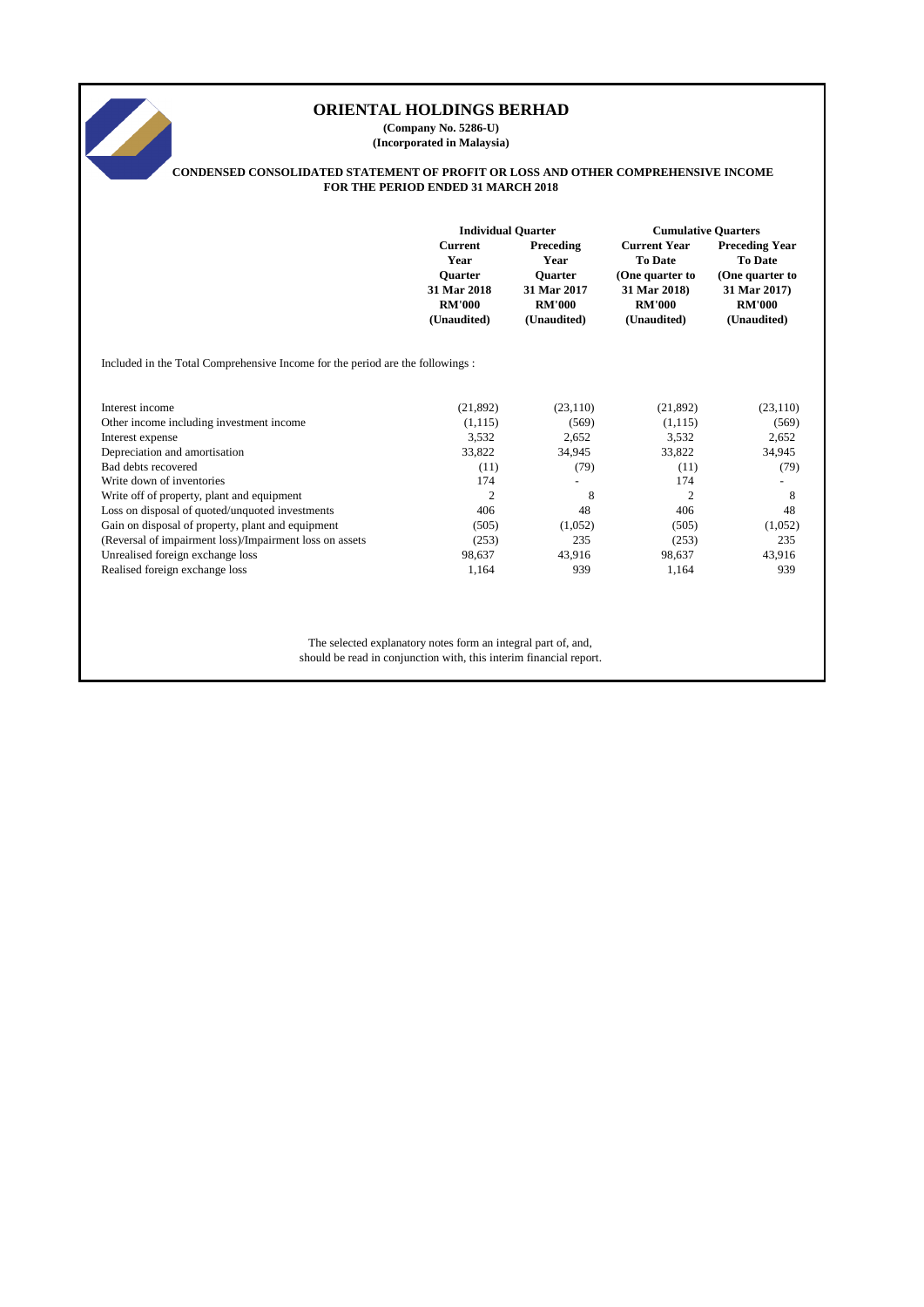|                                                                                                 |                          |                          | ORIENTAL HOLDINGS BERHAD                                                                    | (Company No. 5286-U)<br>(Incorporated in Malaysia) |                    |                                                   |                                   |                             |                                    |                      |                              |                        |
|-------------------------------------------------------------------------------------------------|--------------------------|--------------------------|---------------------------------------------------------------------------------------------|----------------------------------------------------|--------------------|---------------------------------------------------|-----------------------------------|-----------------------------|------------------------------------|----------------------|------------------------------|------------------------|
|                                                                                                 |                          |                          | CONDENSED CONSOLIDATED STATEMENT OF CHANGES IN EQUITY<br>FOR THE PERIOD ENDED 31 MARCH 2018 |                                                    |                    |                                                   |                                   |                             |                                    |                      |                              |                        |
|                                                                                                 |                          |                          |                                                                                             | Non-distributable                                  |                    | Attributable to stockholders of the Company       |                                   | <b>Distributable</b>        |                                    |                      |                              |                        |
|                                                                                                 | <b>Share</b><br>capital  | reserve                  | <b>Capital Translation</b><br>reserve                                                       | <b>Fair value</b><br>reserve                       | Capital<br>reserve | <b>Asset</b><br>redemption revaluation<br>reserve | <b>Treasury</b><br>stocks         | <b>Retained</b><br>earnings | Capital<br>reserve                 | <b>Total</b>         | Non-controlling<br>interests | <b>Total</b><br>equity |
| In thousands of RM                                                                              |                          |                          |                                                                                             |                                                    |                    |                                                   |                                   |                             |                                    |                      |                              |                        |
| At 1 January 2017                                                                               |                          |                          |                                                                                             |                                                    |                    |                                                   |                                   |                             |                                    |                      |                              |                        |
| As previously stated<br>Effects on adoption of MFRSs                                            | 620,394                  | 2,172<br>(2,172)         | 1,016,084                                                                                   | 85,035<br>303,520                                  | 68                 | 474<br>(474)                                      | (249)                             | 4,103,638<br>17,584         | 40,248<br>$\overline{\phantom{a}}$ | 5,867,864<br>318,458 | 951,046                      | 6,818,910<br>318,458   |
| At 1 January 2017, restated                                                                     | 620,394                  |                          | 1,016,084                                                                                   | 388,555                                            | 68                 | $\overline{\phantom{a}}$                          | (249)                             | 4,121,222                   | 40,248                             | 6,186,322            | 951,046                      | 7,137,368              |
| Foreign currency translation differences for                                                    |                          |                          |                                                                                             |                                                    |                    |                                                   |                                   |                             |                                    |                      |                              |                        |
| foreign operations                                                                              |                          |                          | 71,697                                                                                      |                                                    |                    |                                                   |                                   |                             |                                    | 71,697               | 5,588                        | 77,285                 |
| Fair value of available-for-sale financial assets                                               |                          |                          |                                                                                             | 596                                                |                    |                                                   |                                   |                             |                                    | 596                  | 349                          | 945                    |
| Share of other comprehensive expense of equity accounted                                        |                          |                          |                                                                                             |                                                    |                    |                                                   |                                   |                             |                                    |                      |                              |                        |
| associates                                                                                      |                          |                          |                                                                                             | (219)                                              |                    |                                                   |                                   |                             |                                    | (219)                |                              | (219)                  |
| Total other comprehensive income for the year                                                   |                          |                          | 71,697                                                                                      | 377                                                | $\sim$             |                                                   | $\blacksquare$                    |                             | $\overline{\phantom{a}}$           | 72,074               | 5,937                        | 78,011                 |
| Profit for the year                                                                             |                          |                          |                                                                                             | $\sim$ .                                           |                    |                                                   |                                   | 65,047                      | $\sim$                             | 65,047               | 2,085                        | 67,132                 |
| Total comprehensive income for the year                                                         |                          |                          | 71,697                                                                                      | 377                                                | $\sim$             |                                                   | $\sim$                            | 65,047                      | $\blacksquare$                     | 137,121              | 8,022                        | 145,143                |
| Liquidation of a subsidiary                                                                     |                          |                          |                                                                                             | $\sim$                                             | $\sim$             |                                                   | $\overline{\phantom{a}}$          | $\overline{\phantom{a}}$    | $\overline{\phantom{a}}$           | $\sim$               | 33                           | 33                     |
| Total contribution from owners                                                                  |                          |                          | $\sim$                                                                                      | $\sim$                                             |                    |                                                   | $\overline{\phantom{a}}$          |                             | $\overline{\phantom{a}}$           | $\sim$               | 33                           | 33                     |
| Transfer in accordance with Section 618(2) of the Companies                                     |                          |                          |                                                                                             |                                                    |                    |                                                   |                                   |                             |                                    |                      |                              |                        |
| Act 2016                                                                                        | 68                       |                          |                                                                                             |                                                    | (68)               |                                                   |                                   |                             |                                    |                      |                              |                        |
| At 31 March 2017                                                                                | 620,462                  |                          | 1,087,781                                                                                   | 388,932                                            |                    |                                                   | (249)                             | 4,186,269                   | 40,248                             | 6,323,443            | 959,101                      | 7,282,544              |
| In thousands of RM<br>At 1 January 2018<br>As previously stated<br>Effects on adoption of MFRSs | 620,462                  | 2,172<br>(2,172)         | 895,976<br>$\sim$                                                                           | 123,889<br>304,401                                 |                    | 474<br>(474)                                      | (249)<br>$\overline{\phantom{a}}$ | 4,373,753<br>9,807          | 40,248<br>$\blacksquare$           | 6,056,725<br>311,562 | 930,060<br>$\sim$            | 6,986,785<br>311,562   |
| At 1 January 2018, restated                                                                     | 620,462                  |                          | 895,976                                                                                     | 428,290                                            |                    |                                                   | (249)                             | 4,383,560                   | 40,248                             | 6,368,287            | 930,060                      | 7,298,347              |
| Foreign currency translation differences for                                                    |                          |                          |                                                                                             |                                                    |                    |                                                   |                                   |                             |                                    |                      |                              |                        |
| foreign operations                                                                              |                          |                          | (108, 681)                                                                                  | $\overline{\phantom{a}}$                           |                    |                                                   |                                   |                             |                                    | (108, 681)           | (27, 954)                    | (136, 635)             |
| Fair value of available-for-sale financial assets                                               |                          |                          | $\sim$                                                                                      | (1,961)                                            |                    |                                                   |                                   |                             | $\overline{\phantom{a}}$           | (1,961)              | (2,212)                      | (4,173)                |
| Total other comprehensive expense for the year                                                  | $\overline{\phantom{a}}$ | $\sim$                   | (108, 681)                                                                                  | (1,961)                                            | $\sim$             | $\sim$                                            | $\overline{\phantom{a}}$          | $\sim$                      | $\blacksquare$                     | (110, 642)           | (30, 166)                    | (140, 808)             |
| Profit/(Loss) for the year                                                                      |                          |                          |                                                                                             | $\overline{\phantom{a}}$                           | $\sim$             |                                                   | $\sim$                            | 60,965                      | $\overline{\phantom{a}}$           | 60,965               | (34,511)                     | 26,454                 |
| Total comprehensive (expense)/income for the year                                               |                          |                          | (108, 681)                                                                                  | (1,961)                                            | $\sim$             |                                                   |                                   | 60,965                      | $\overline{\phantom{a}}$           | (49, 677)            | (64, 677)                    | (114, 354)             |
| Acquisition of interest in existing subsidiaries                                                | $\overline{\phantom{a}}$ | $\overline{\phantom{a}}$ | $\sim$                                                                                      | $\sim$                                             | $\sim$             | $\overline{\phantom{a}}$                          | $\sim$                            | (6, 431)                    | $\sim$                             | (6, 431)             | 2,041                        | (4,390)                |
| Total distribution to owners                                                                    | $\sim$                   | $\sim$                   | $\sim$                                                                                      | $\sim$                                             | $\sim$             | $\sim$                                            | $\sim$                            | (6, 431)                    | $\sim$                             | (6, 431)             | 2,041                        | (4,390)                |
| At 31 March 2018                                                                                | 620,462                  | $\sim$                   | 787,295                                                                                     | 426,329                                            | $\sim$             | $\sim$                                            | (249)                             | 4,438,094                   | 40,248                             | 6,312,179            | 867,424                      | 7,179,603              |
|                                                                                                 |                          |                          |                                                                                             |                                                    |                    |                                                   |                                   |                             |                                    |                      |                              |                        |

Effective from 31 January 2017, the new Companies Act 2016 ("the Act") abolished the concept of authorised share capital and par value of share capital. Consequently, the credit balance of the share premium and capital red become part of the Company's share capital pursuant to the transitional provision set out in Section 618(2) of the Act. Notwithstanding this provision, the Company may within 24 months from the commencement of the Act, use purposes as set out in Section 618(3) of the Act. There is no impact on the numbers of ordinary shares in issue or the relative entitlement of any of the members as a result of this transition.

# **ORIENTAL HOLDINGS BERHAD**

The selected explanatory notes form an integral part of, and, should be read in conjunction with, this interim financial report.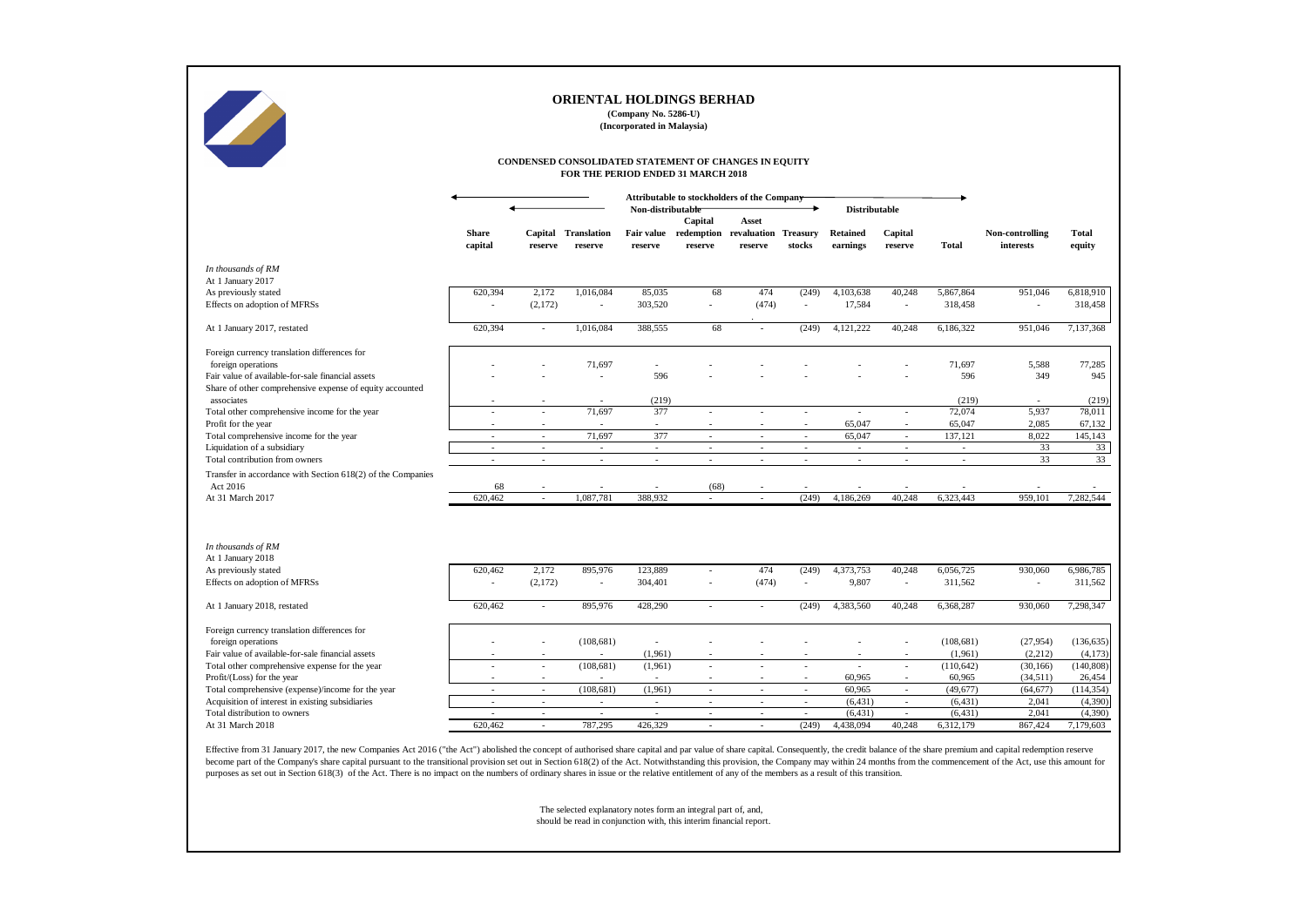# **ORIENTAL HOLDINGS BERHAD**

**(Company No. 5286-U) (Incorporated in Malaysia)**

# **CONDENSED CONSOLIDATED STATEMENT OF CASH FLOWS FOR THE PERIOD ENDED 31 MARCH 2018**

|                                                    | <b>Current Year</b><br><b>To Date</b><br>(One quarter to<br>31 Mar 2018)<br><b>RM'000</b><br>(Unaudited) | <b>Preceding Year</b><br><b>To Date</b><br>(One quarter to<br>31 Mar 2017)<br><b>RM'000</b><br>(Unaudited) |
|----------------------------------------------------|----------------------------------------------------------------------------------------------------------|------------------------------------------------------------------------------------------------------------|
| <b>CASH FLOWS FROM OPERATING ACTIVITIES</b>        |                                                                                                          |                                                                                                            |
| Profit before tax                                  | 52,733                                                                                                   | 99,891                                                                                                     |
| Adjustments for:                                   |                                                                                                          |                                                                                                            |
| Non-cash items                                     | 126,227                                                                                                  | 80,474                                                                                                     |
| Non-operating items                                | (32, 324)                                                                                                | (27, 951)                                                                                                  |
| Operating profit before working capital changes    | 146,636                                                                                                  | 152,414                                                                                                    |
| Changes in working capital                         | (125, 884)                                                                                               | 55,431                                                                                                     |
| Cash flow from operating activities                | 20,752                                                                                                   | 207,845                                                                                                    |
| Dividend received, net                             | 1,666                                                                                                    | 505                                                                                                        |
| Tax paid                                           | 4,630                                                                                                    | (14,768)                                                                                                   |
| Interest paid                                      | (2, 431)                                                                                                 | (1, 425)                                                                                                   |
| Payment of retirement benefits                     | (43)                                                                                                     | (101)                                                                                                      |
| Net cash flows from operating activities           | 24,574                                                                                                   | 192,056                                                                                                    |
| <b>CASH FLOWS FROM INVESTING ACTIVITIES</b>        |                                                                                                          |                                                                                                            |
| Capital expenditure                                | (36, 213)                                                                                                | (49, 305)                                                                                                  |
| Purchase of investments                            | (9,255)                                                                                                  | (76, 698)                                                                                                  |
| Proceeds from disposal of investments              | 20,269                                                                                                   | 20,656                                                                                                     |
| Interest received                                  | 17,052                                                                                                   | 18,031                                                                                                     |
| Additions of deferred expenditure                  | (11)                                                                                                     | (14)                                                                                                       |
| Acquisition of interest in existing subsidiaries   | (4,390)                                                                                                  |                                                                                                            |
| Decrease/(Increase) in short term investments, net | 58,261                                                                                                   | (136, 536)                                                                                                 |
| Net cash flows from/(used in) investing activities | 45,713                                                                                                   | (223, 866)                                                                                                 |
|                                                    |                                                                                                          |                                                                                                            |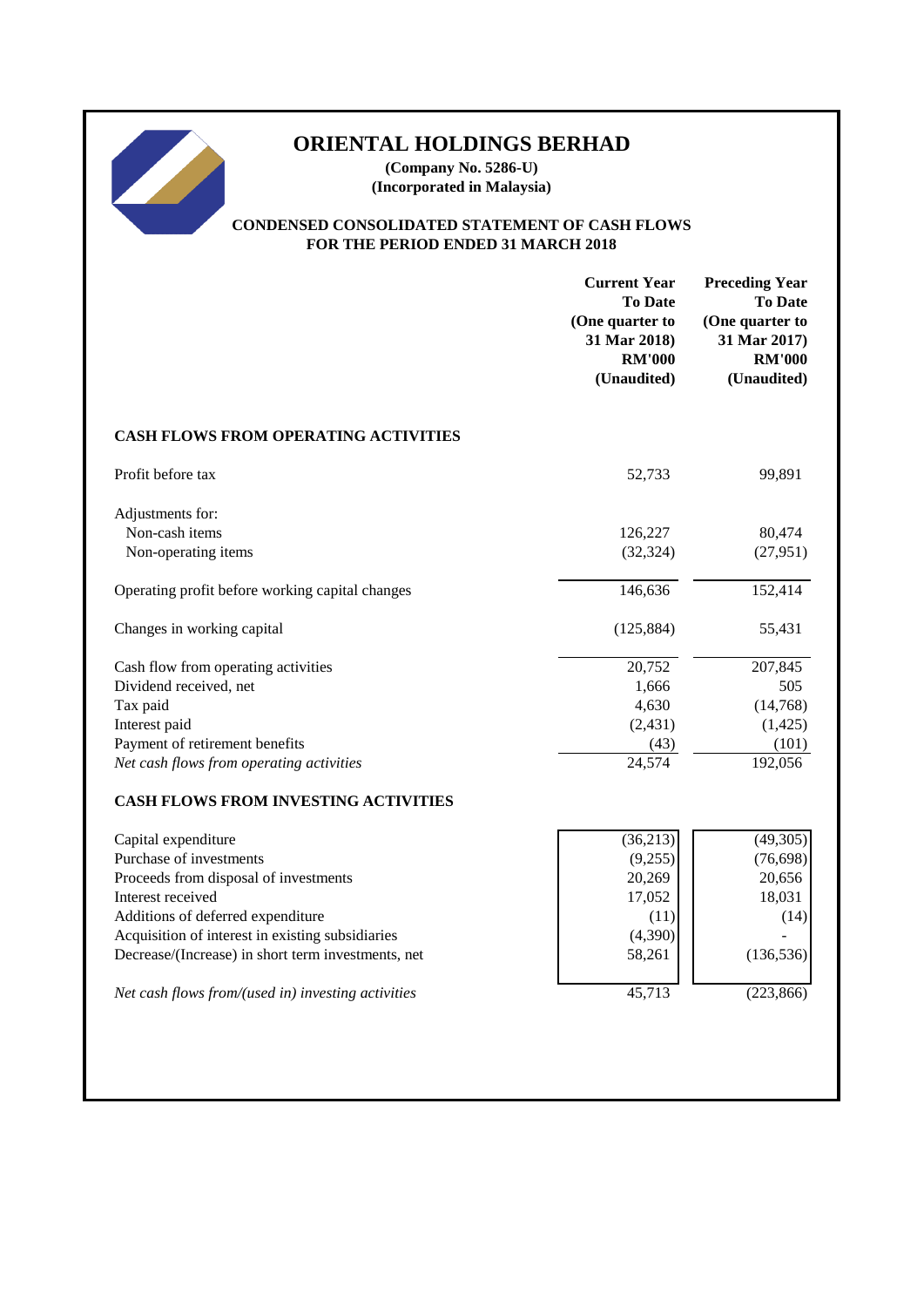| <b>CONSOLIDATED STATEMENT OF CASH FLOWS (Cont'd)</b>                   | <b>Current Year</b><br><b>To Date</b><br>(One quarter to<br>31 Mar 2018)<br><b>RM'000</b><br>(Unaudited) | <b>Preceding Year</b><br><b>To Date</b><br>(One quarter to<br>31 Mar 2017)<br><b>RM'000</b><br>(Unaudited) |
|------------------------------------------------------------------------|----------------------------------------------------------------------------------------------------------|------------------------------------------------------------------------------------------------------------|
| <b>CASH FLOWS FROM FINANCING ACTIVITIES</b>                            |                                                                                                          |                                                                                                            |
| Bank borrowings (net)<br>Fixed deposits pledged for banking facilities | (3, 438)<br>25,581                                                                                       | 86,939<br>11,811                                                                                           |
| Net cash flows from financing activities                               | 22,143                                                                                                   | 98,750                                                                                                     |
| Net increase in cash and cash equivalents                              | 92,430                                                                                                   | 66,940                                                                                                     |
| Cash and cash equivalents at 1 January                                 | 2,375,587                                                                                                | 2,192,937                                                                                                  |
| Effects of exchange rates on cash and cash equivalents                 | (117, 899)                                                                                               | 36,463                                                                                                     |
| Cash and cash equivalents at 31 March (Note 1)                         | 2,350,118                                                                                                | 2,296,340                                                                                                  |
| <b>NOTE</b>                                                            | <b>RM'000</b>                                                                                            | <b>RM'000</b>                                                                                              |
| 1 Cash and cash equivalents consist of: -                              |                                                                                                          |                                                                                                            |
| Cash and bank balances                                                 | 1,009,727                                                                                                | 1,082,394                                                                                                  |
| Fixed deposits<br>Unit trust money market funds                        | 1,867,231<br>112,593                                                                                     | 1,785,392<br>44,238                                                                                        |
|                                                                        |                                                                                                          |                                                                                                            |
|                                                                        | 2,989,551                                                                                                | 2,912,024                                                                                                  |
| Less:<br>Deposits pledged                                              | (639, 433)                                                                                               | (615, 684)                                                                                                 |
|                                                                        | 2,350,118                                                                                                | 2,296,340                                                                                                  |

should be read in conjunction with, this interim financial report. The selected explanatory notes form an integral part of, and,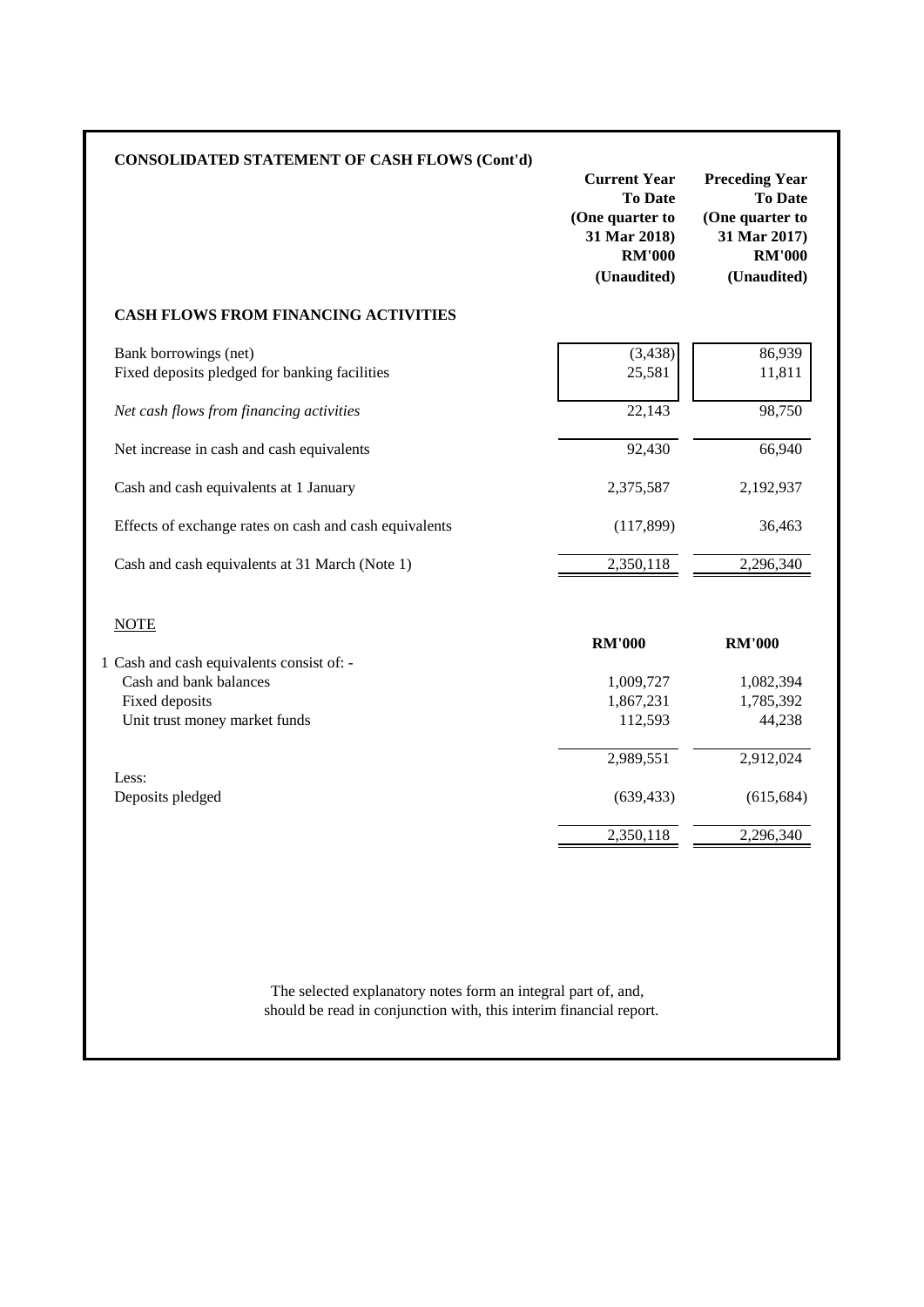#### **SELECTED EXPLANATORY NOTES TO THE INTERIM FINANCIAL REPORT 31 MARCH 2018**

#### **1. Basis of Preparation**

The interim financial report is unaudited and has been prepared in compliance with MFRS 134, Interim Financial Reporting and the additional disclosure requirements as in Part A of Appendix 9B of the Revised Listing Requirements.

The interim financial report should be read in conjunction with the most recent annual audited financial statements of the Group for the year ended 31 December 2017. These explanatory notes provide an explanation of events and transactions that are significant to an understanding of the changes in the financial position and performance of the Group since the year ended 31 December 2017.

The financial statements of the Group for the financial period ended 31 March 2018 are the first set of financial statements prepared in accordance with the Malaysian Financial Reporting Standards ("MFRS') Framework. The date of transition to the MFRS Framework was on 1 January 2017.

The accounting policies and methods of computation adopted by the Group in this interim financial report are consistent with the most recent annual audited financial statements for the year ended 31 December 2017 except for the adoption of the following new and revised MFRSs, IC Interpretations and Amendments which are effective from the annual period on or after 1 January 2018. The changes in accounting policies ae also expected to be reflected in the Group's consolidated financial statements as at and for the year ending 31 December 2018. The adoption of these standards, amendments and interpretations has no material impact to these interim financial statements, other than as disclosed below:

#### (i) MFRS 1, *First-time Adoption of Malaysian Financial Reporting Standards*

#### a) Deemed cost of property, plant and equipment

In the prior years, land and buildings of the Company was measured at revalued amount. The revaluation of the land and buildings was done in 1978 as part of a restructuring event in that year. The Group availed the transitional provisions issued by the Malaysian Accounting Standards Board to have the 1978 revalued assets of land and buildings continue to be stated at their existing carrying amounts less accumulated depreciation. As permitted in MFRS 1, the Company has treated the revalued amount at the date of transition as the deemed cost of the land and buildings. The related revaluation reserve of the previous revaluation has been transferred to retained earnings at the date of transition.

#### (ii) MFRS 9, *Financial Instruments*

On the adoption of MFRS 9, the Group assessed the financial assets and liabilities for the classification and measurement, impairment and hedge accounting. In respect of impairment of financial assets, MFRS 9 replaces the "incurred loss" model in MFRS 139 with an "expected credit loss" model. The new impairment model applies to financial assets measured at amortised cost, contract assets and debt instruments measured at fair value through other comprehensive income, but not to investments in equity instruments. During the current financial quarter ended, the Group is currently measuring the unquoted other investments to be stated at fair value. The change in accounting policies is limited to reclassification of fair valuing unquoted other investments, and thus, the change will not impact comprehensive income or equity.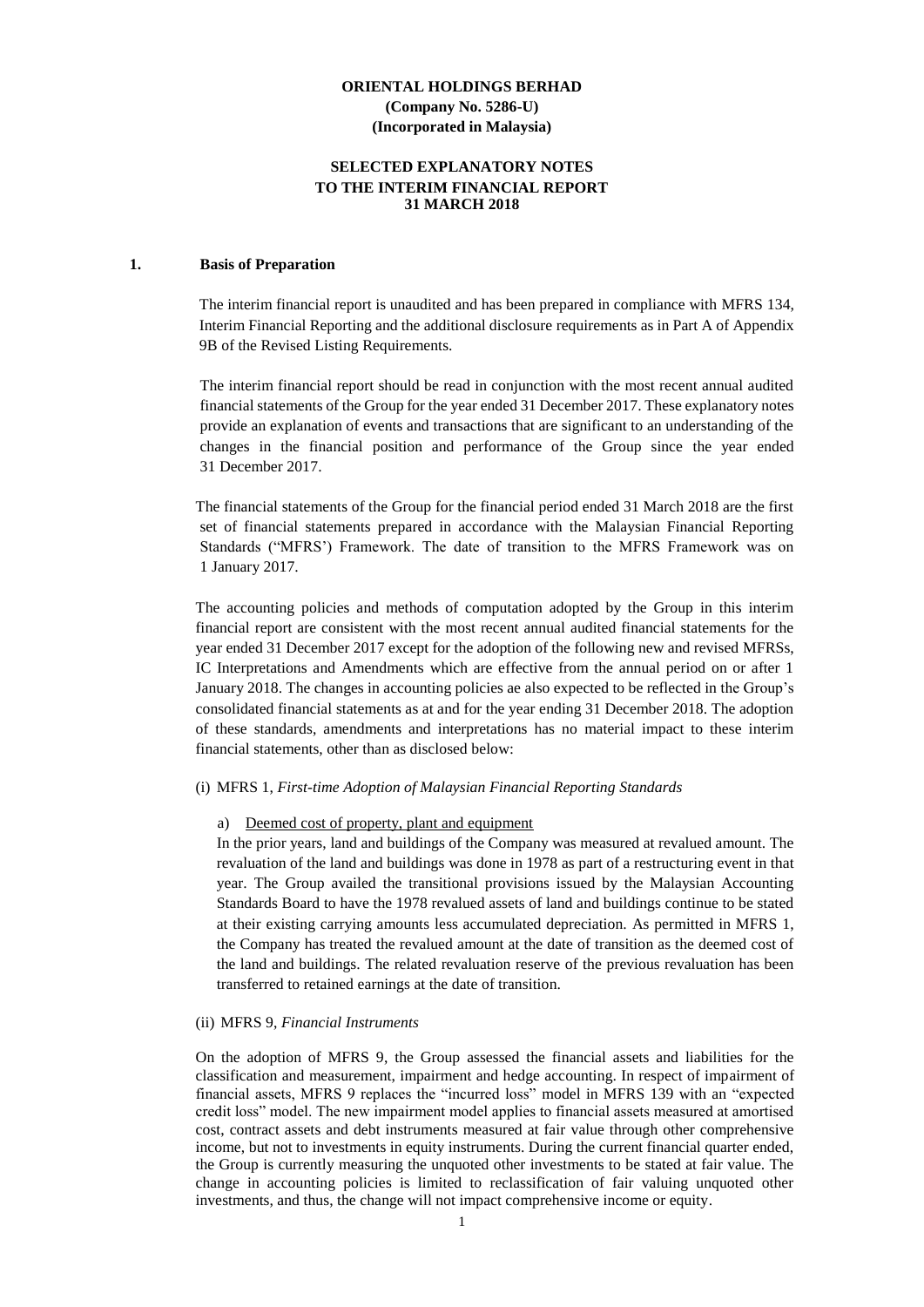#### **SELECTED EXPLANATORY NOTES TO THE INTERIM FINANCIAL REPORT 31 MARCH 2018 (Cont'd)**

#### **1. Basis of Preparation (Cont'd)**

#### (iii) MFRS 15, *Revenue from Contracts with Customers*

MFRS 15 establishes a new five-step model that will apply to revenue arising from contracts with customers, MFRS 15 will supersede the current revenue recognition guidance including MFRS 118 Revenue, MFRS 111 Construction Contracts and the related interpretations when it becomes effective.

The core principle of MFRS 15 is that an entity should recognise revenue which depict the transfer of promised goods or services to customers in an amount that reflects the consideration to which the entity expects to be entitled in exchange for those goods or services.

Under MFRS 15, an entity recognises revenue when (or as) a performance obligation is satisfied, i.e. when "control" of the goods or services underlying the particular performance obligation is transferred to the customers.

Upon adoption of MFRS 15, the Group recognises the revenue from contracts with customers when or as the Group transfers goods or services to a customer, measured at the amount to which the Group expects to be entitled, according to the term and condition stipulated in the contracts with customers. Depending on whether certain criteria are met, revenue is recognised over time, in a manner that depicts the Group's performance; or at a point in time, when control of the goods or services is transferred to the customers. The adoption of this new MFRS 15 have not resulted in any significant impact on the financial statements of the Group except for the following area:

#### a) Property development

The Group is in the business developing residential and commercial properties. The Group used to recognise revenue from the sale of development properties under construction using the completion method. Under MFRS 15, performance obligations are for the sale of development properties are satisfied over time where the Group is restricted contractually from directing the properties for alternative use as they are being developed and has an enforceable right to payment for performance completed to date. Accordingly, the revenue used to recognise using the completed contract method is adjusted upon adoption of MFRS 15 to recognise the revenue over time.

#### (iv) MFRS 141*, Agriculture*

#### a) Bearer plants

The amendments to MFRS 116 and MFRS 141 Agriculture: Bearer Plants change the accounting requirements for biological assets that meet the definition of bearer plants. Under the amendments, biological assets that meet the definition of bearer plants will be within the scope of MFRS 116. After initial recognition, bearer plants will now be measured under MFRS 116 at accumulated cost (before maturity) and the cost model (after maturity).

#### b) Biological assets

Prior to the adoption of the Amendments to MFRS 116 and MFRS 141 Agriculture: Bearer Plants, biological assets which form part of the bearer plants were not recognised. With the adoption of the Amendments to MFRS 116 and MFRS 141, the biological assets within the scope of MFRS 141 are measured at fair value less costs to sell. The changes in fair vale less costs to sell of the biological assets was recognised in profit or loss.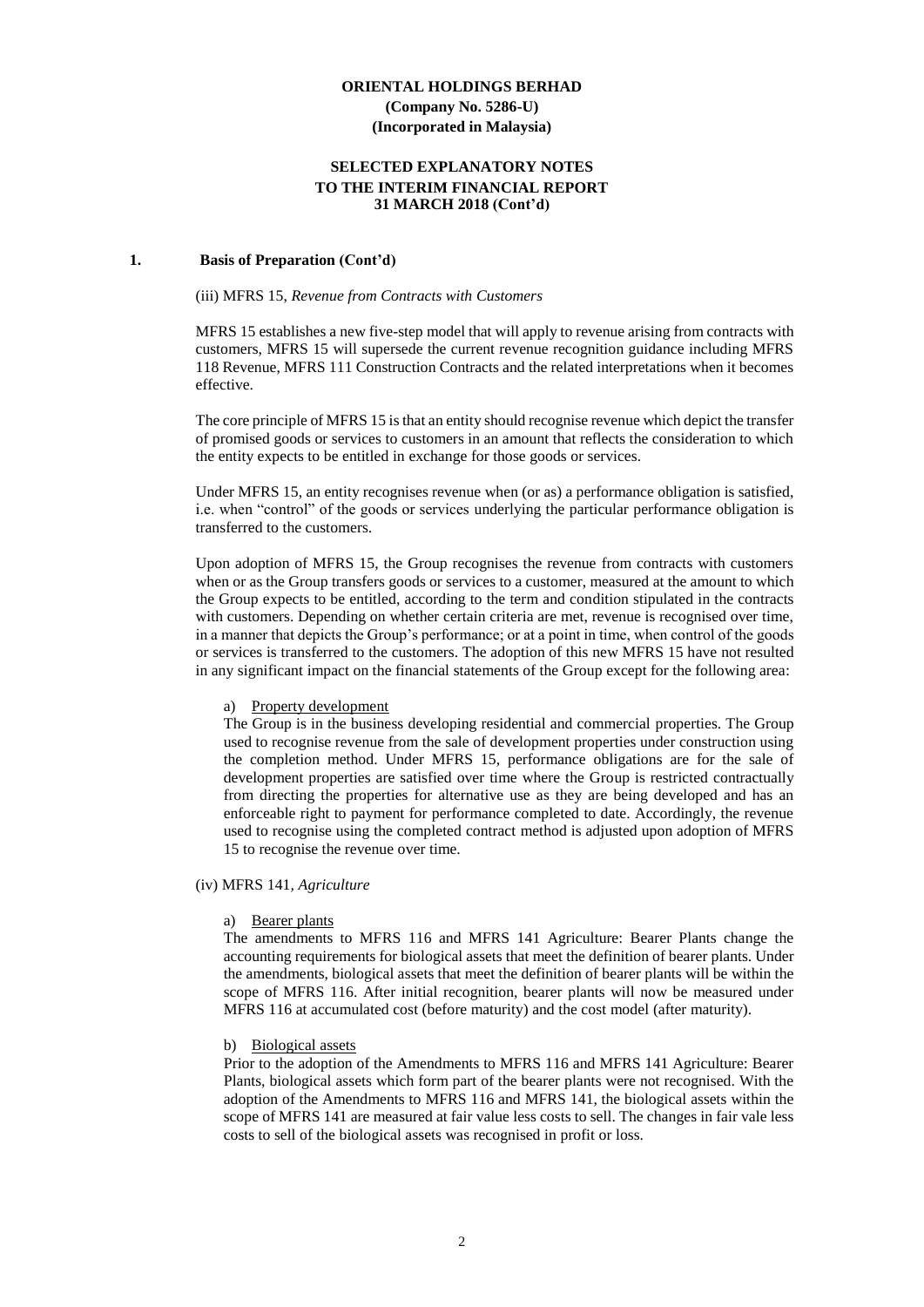# **SELECTED EXPLANATORY NOTES TO THE INTERIM FINANCIAL REPORT 31 MARCH 2018 (Cont'd)**

## **1. Basis of Preparation (Cont'd)**

In summary, impact of MFRS 1, 9, 15 and 141 adoptions are as follows:

#### i) Reconciliation of equity as at 31 December 2017

|                                     | Previously | Effects of   |             |
|-------------------------------------|------------|--------------|-------------|
|                                     | reported   | adoption of  | Reported    |
|                                     | under FRSs | <b>MFRSs</b> | under MFRSs |
|                                     | RM'000     | RM'000       | RM'000      |
| <b>Assets</b>                       |            |              |             |
| Property, plant and equipment       | 1,529,816  | 688,862      | 2,218,678   |
| Biological assets (non-current)     | 688,862    | (688, 862)   |             |
| Other investments                   | 393,234    | 315,796      | 709,030     |
| Inventories                         | 304,247    | (2,110)      | 302,137     |
| Biological assets (current)         |            | 8,527        | 8,527       |
| Contract assets                     |            | 2,838        | 2,838       |
| Impact to assets                    | 2,916,159  | 325,051      | 3,241,210   |
|                                     |            |              |             |
| <b>Total equity and liabilities</b> |            |              |             |
| Reserves                            | 1,062,759  | 301,755      | 1,364,514   |
| Retained earnings                   | 4,373,753  | 9,807        | 4,383,560   |
| Deferred tax liabilities            | 31,921     | 19,059       | 50,980      |
| Provisions                          | 88,317     | (88, 317)    |             |
| Deferred income                     | 4,727      | 84,668       | 89,395      |
| Trade and other payables            | 441,313    | (1, 921)     | 439,392     |
| Impact to equity and liabilities    | 6,002,790  | 325,051      | 6,327,841   |
|                                     |            |              |             |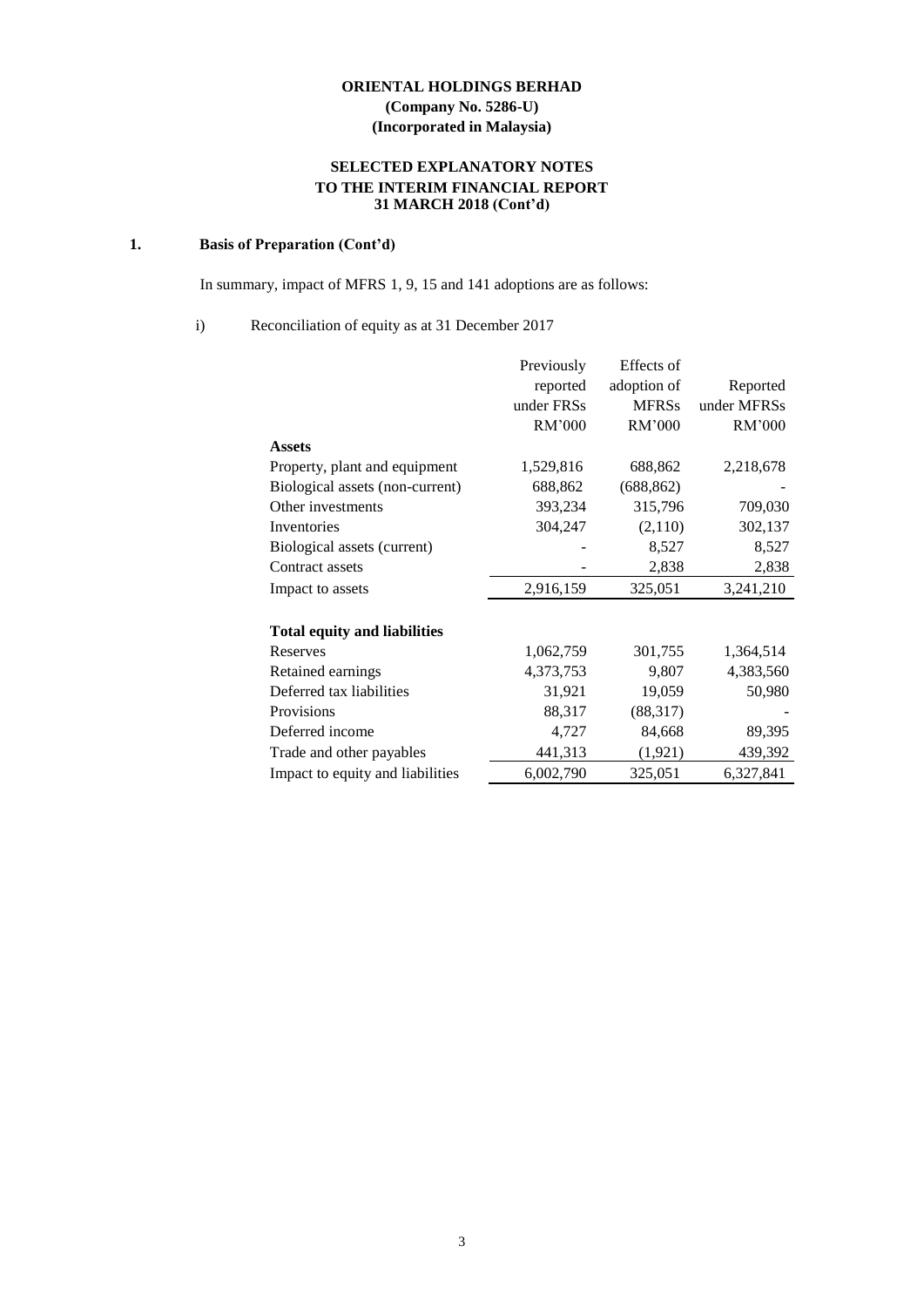# **SELECTED EXPLANATORY NOTES TO THE INTERIM FINANCIAL REPORT 31 MARCH 2018 (Cont'd)**

#### **1. Basis of Preparation (Cont'd)**

Impact of MFRS 1, 9, 15 and 141 adoptions are as follows (cont'd):

#### ii) Reconciliation of equity as at 1 January 2017

|                                     | Previously | Effects of   |             |
|-------------------------------------|------------|--------------|-------------|
|                                     | reported   | adoption of  | Reported    |
|                                     | under FRSs | <b>MFRSs</b> | under MFRSs |
|                                     | RM'000     | RM'000       | RM'000      |
| <b>Assets</b>                       |            |              |             |
| Property, plant and equipment       | 1,554,711  | 690,041      | 2,244,752   |
| Biological assets (non-current)     | 690,041    | (690,041)    |             |
| Other investments                   | 344,806    | 315,796      | 660,602     |
| Inventories                         | 490,772    | (629)        | 490,143     |
| Biological assets (current)         |            | 17,134       | 17,134      |
| Contract assets                     |            | 835          | 835         |
| Impact to assets                    | 3,080,330  | 333,136      | 3,413,466   |
| <b>Total equity and liabilities</b> |            |              |             |
| Reserves                            | 1,144,081  | 300,874      | 1,444,955   |
| Retained earnings                   | 4,103,638  | 17,584       | 4,121,222   |
| Deferred tax liabilities            | 31,617     | 17,258       | 48,875      |
| Provisions                          | 73,422     | (73, 422)    |             |
| Deferred income                     | 4,890      | 71,033       | 75,923      |
| Trade and other payables            | 469,611    | (191)        | 469,420     |
| Impact to equity and liabilities    | 5,827,259  | 333,136      | 6,160,395   |
|                                     |            |              |             |

iii) The impact of the adjustments on the initial application of the adoption of the MFRS 1, 9, 15 and 141 do not have a significant impact on profit for the period ended 31 March 2017 of the Group.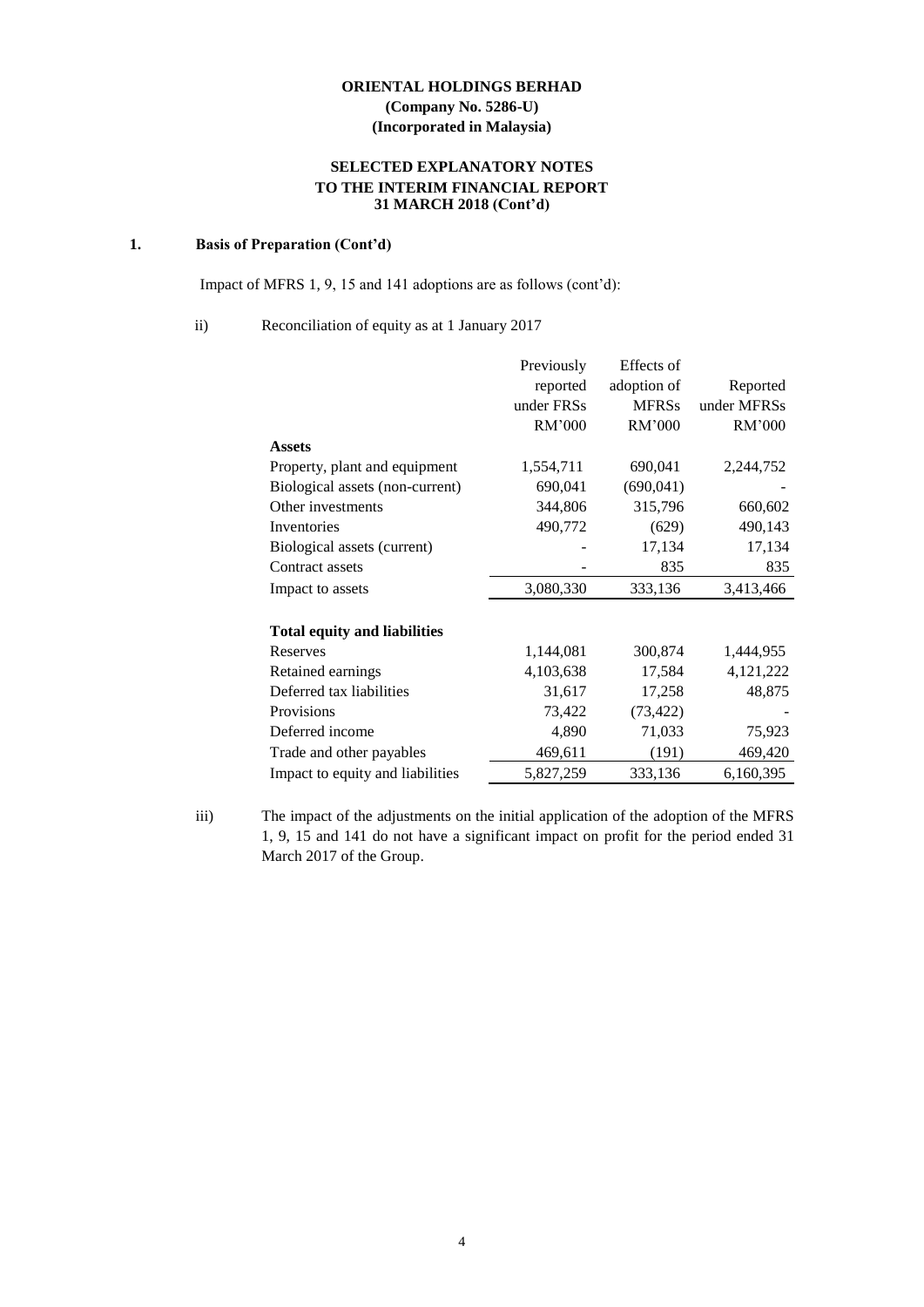#### **SELECTED EXPLANATORY NOTES TO THE INTERIM FINANCIAL REPORT 31 MARCH 2018 (Cont'd)**

#### **1. Basis of Preparation (Cont'd)**

#### **MFRSs, Amendments to MFRSs and IC Interpretations issued but not yet effective:**

# *MFRSs, Interpretations and amendments effective for annual periods beginning on or after 1 January 2019*

- MFRS 16, *Leases*
- IC Interpretation 23, *Uncertainty over Income Tax Treatments*
- Amendments to MFRS 3, *Business Combinations (Annual Improvements to MFRS Standards 2015-2017 Cycle)*
- Amendments to MFRS 9, *Financial Instruments – Prepayments Features with Negative Compensation*
- Amendments to MFRS 11*, Joint Arrangements (Annual Improvements to MFRS Standards 2015-2017 Cycle)*
- Amendments to MFRS 112*, Income Taxes (Annual Improvements to MFRS Standards 2015- 2017 Cycle)*
- Amendments to MFRS 119*, Employee Benefits – Plan Amendment, Curtailment or Settlements*
- Amendments to MFRS 123*, Borrowing Costs (Annual Improvements to MFRS Standards 2015-2017 Cycle)*
- Amendments to MFRS 128*, Investments in Associates and Joint Ventures – Long-term Interests in Associates and Joint Ventures*

# *MFRSs, Interpretations and amendments effective for annual periods beginning on or after 1 January 2021*

MFRS 17, *Insurance Contracts*

#### *MFRSs, Interpretations and amendments effective for annual periods beginning on or after a date yet to be confirmed*

 Amendments to MFRS 10, *Consolidated Financial Statements* and MFRS 128, *Investments in Associates and Joint Ventures – Sale or Contribution of Assets between an Investor and its Associate or Joint Venture*

The Group will adopt the above pronouncements when they become effective in the respective financial periods. These pronouncements are not expected to have a material impact to the financial statements of the Group upon their initial recognition except as mentioned below:

#### **MFRS 16,** *Leases*

MFRS 16 replaces the guidance in MFRS 117, Leases, IC Interpretation 4, *Determining whether an Arrangement contains a Lease*, IC Interpretation 115, Operating Leases *– Incentives* and IC Interpretation 127*, Evaluating the Substance of Transactions Involving the Legal Form of a Lease.*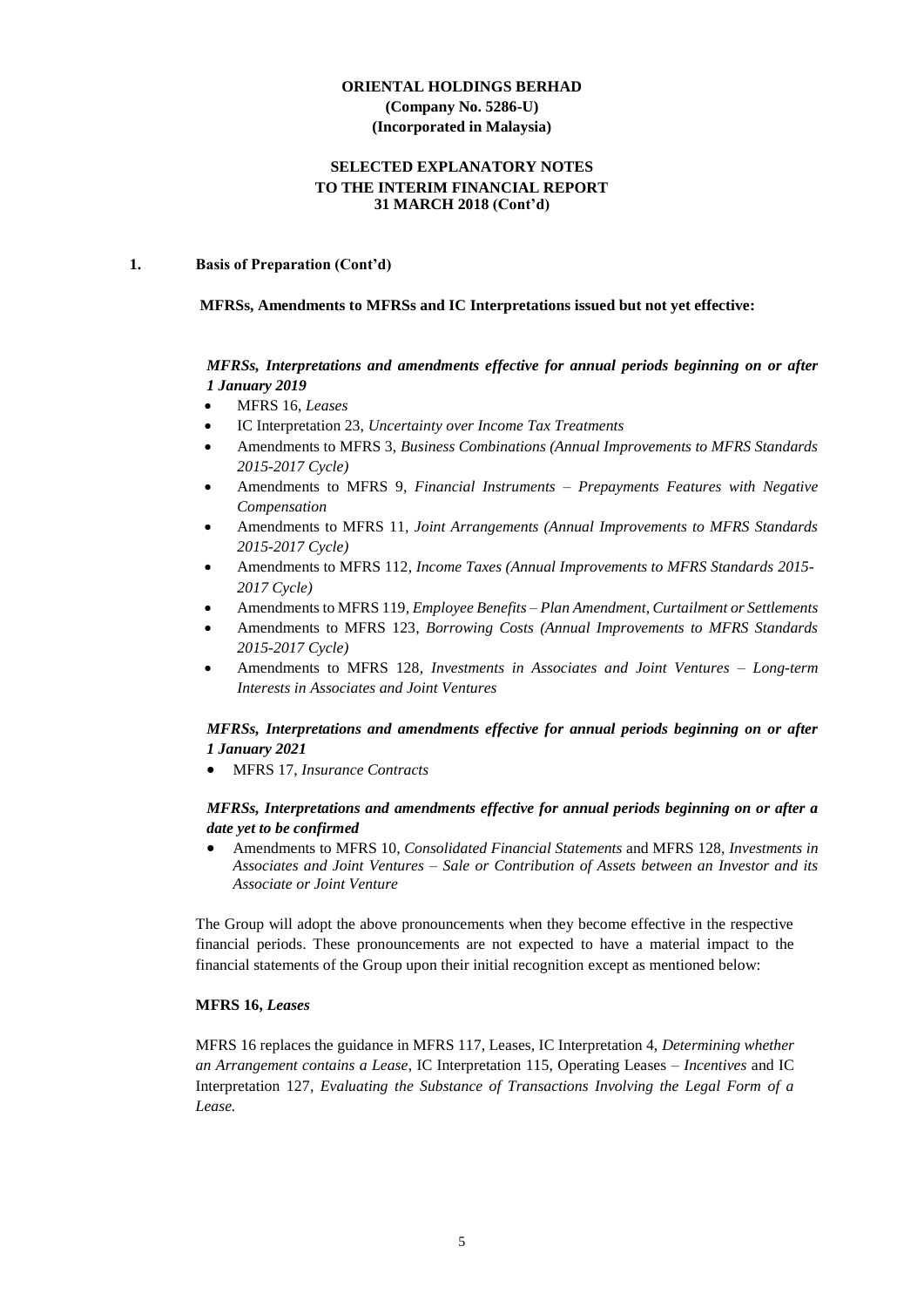#### **SELECTED EXPLANATORY NOTES TO THE INTERIM FINANCIAL REPORT 31 MARCH 2018 (Cont'd)**

#### **1. Basis of Preparation (Cont'd)**

MFRS 16 introduces a single, on-balance sheet lease accounting model for lessees. A lessee recognises a right-of-use asset representing its right to use the underlying asset and a lease liability representing its obligations to make lease payments. There are recognition exemptions for shortterm leases and leases of low-value items. Lessor accounting remains similar to the current standard which continues to be classified as finance or operating lease.

The Group is currently assessing the financial impact that may arise from the adoption of MFRS 16.

#### **2. Auditors' Qualification**

Not applicable. No qualification on the audit report of the preceding annual financial statements of Oriental Holdings Berhad.

#### **3. Seasonal Cyclical Factors**

Majority of the business operations of the Group are generally in tandem with the prevailing economic conditions where the Group operates with the exception of a few other sectors. Commodity price is the most significant determinant of the level of profitability for the plantation sector although seasonal factor such as climatic condition also plays a part in determining the production level. The tourism sector will generally perform better during the major festive and holiday seasons.

#### **4. Exceptional Items**

There were no material exceptional items for the period under review.

## **5. Changes in Estimates**

There were no material changes in estimates of amounts reported in prior financial period.

#### **6. Debt and Equity Securities**

There were no issuance and repayment of debt and equity stocks, stock buy-backs, stock cancellations, stocks held as treasury stocks and resale of treasury stocks for the current financial period to date.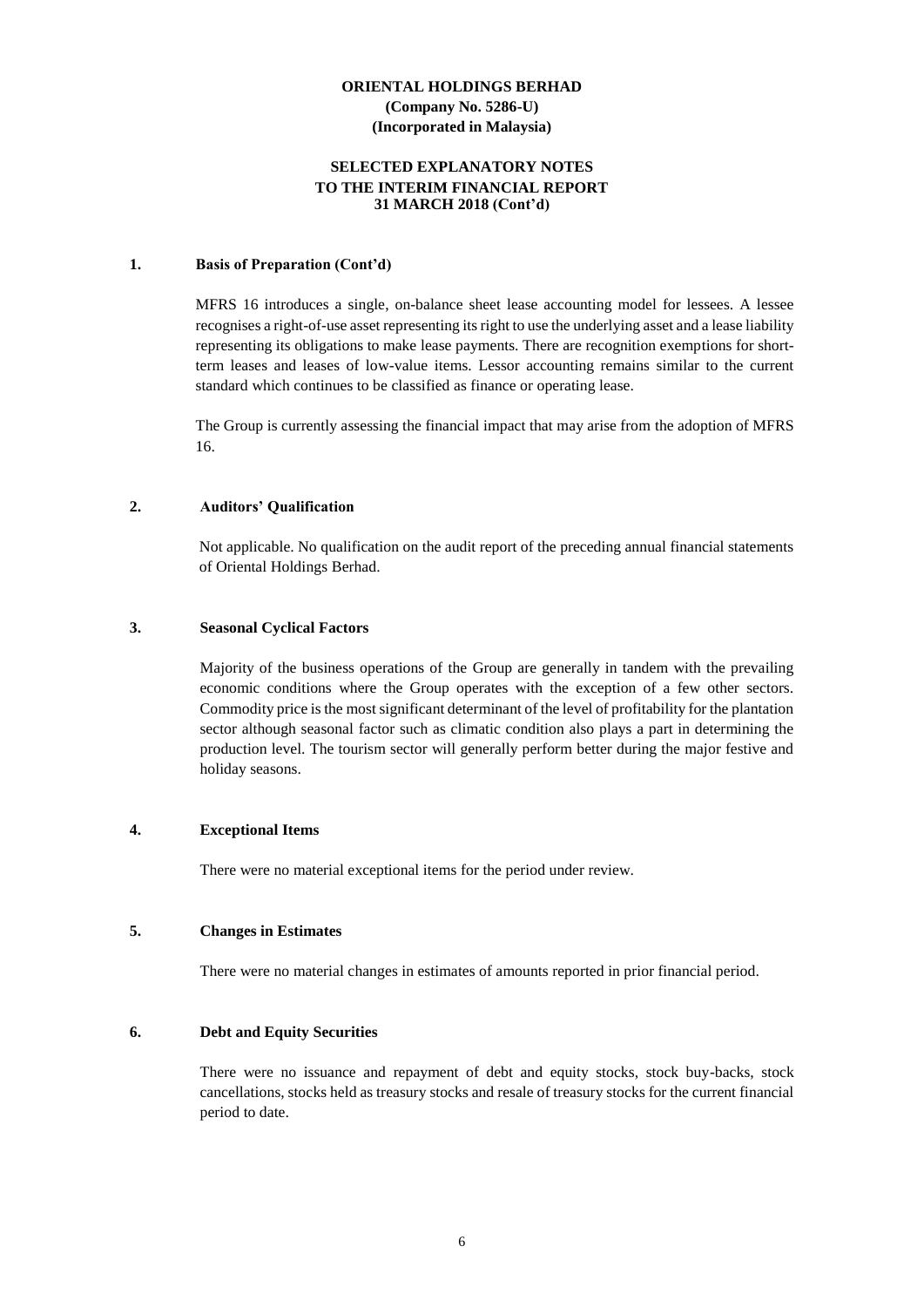# **SELECTED EXPLANATORY NOTES TO THE INTERIM FINANCIAL REPORT 31 MARCH 2018 (Cont'd)**

# **7. Dividends Paid**

Since the end of the previous financial year, the Company paid a single tier second interim dividend of 6 sen per ordinary stock (2016 : 6 sen per ordinary stock) totalling RM37,221,710 in respect of the financial year ended 31 December 2017 on 6 April 2018.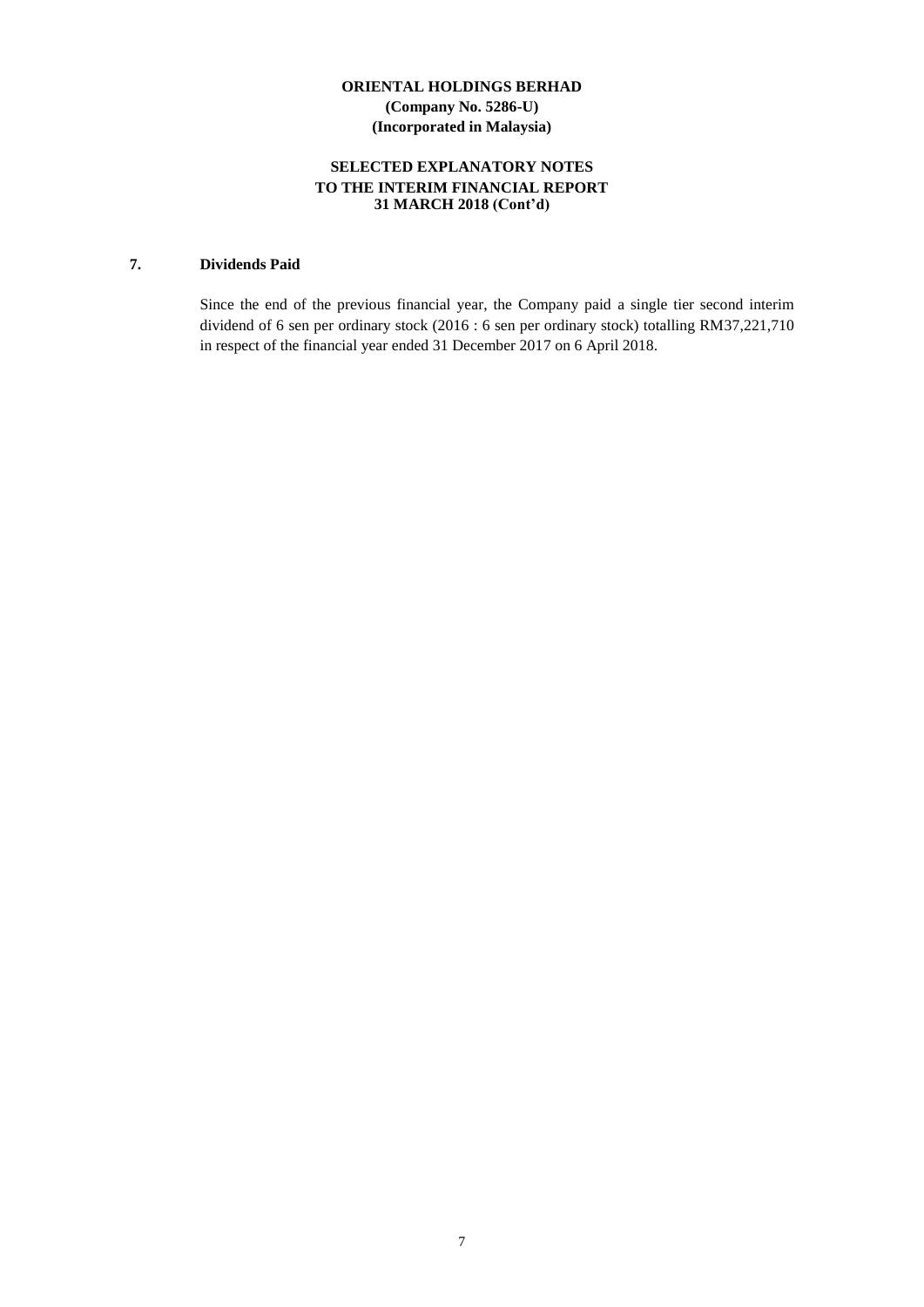# **SELECTED EXPLANATORY NOTES TO THE INTERIM FINANCIAL REPORT 31 MARCH 2018 (Cont'd)**

# **8. Segment Revenue and Results**

|                                 |               |                |                   |                          |               | <b>Investment</b> |               |                     |                    |              |                  |
|---------------------------------|---------------|----------------|-------------------|--------------------------|---------------|-------------------|---------------|---------------------|--------------------|--------------|------------------|
|                                 |               |                |                   |                          |               | properties &      |               |                     |                    |              |                  |
|                                 |               |                |                   |                          | Investment    | trading of        |               |                     |                    |              | <b>Total per</b> |
|                                 | Automotive    |                |                   |                          | holding and   | building          |               |                     |                    |              | consolidated     |
|                                 | and related   | <b>Plastic</b> | <b>Hotels</b> and |                          | financial     | material          |               | <b>Total of all</b> | Reconciliation/    |              | financial        |
|                                 | products      | products       | resorts           | <b>Plantation</b>        | services      | products          | Healthcare    | segments            | <b>Elimination</b> | <b>Notes</b> | statements       |
|                                 | <b>RM'000</b> | <b>RM'000</b>  | <b>RM'000</b>     | <b>RM'000</b>            | <b>RM'000</b> | <b>RM'000</b>     | <b>RM'000</b> | <b>RM'000</b>       | <b>RM'000</b>      |              | <b>RM'000</b>    |
| <b>31 March 2018</b>            |               |                |                   |                          |               |                   |               |                     |                    |              |                  |
| Revenue from external customers | 1,100,222     | 49,839         | 79,319            | 149,987                  | 2,475         | 76,091            | 22,790        | 1,480,723           |                    |              | 1,480,723        |
| Inter-segment revenue           | 15            | $\overline{2}$ | 109               | $\overline{\phantom{a}}$ | ٠             | 45                |               | 171                 | (171)              |              |                  |
| Total revenue                   | 1,100,237     | 49,841         | 79,428            | 149,987                  | 2,475         | 76,136            | 22,790        | 1,480,894           | (171)              |              | 1,480,723        |
| <b>Results</b>                  |               |                |                   |                          |               |                   |               |                     |                    |              |                  |
| Segment profit/(loss)           | 80,971        | (1,134)        | 18,678            | (40, 643)                | (15, 197)     | 3,192             | (2,351)       | 43,516              | 9,217              | A            | 52,733           |
| <b>Assets</b>                   |               |                |                   |                          |               |                   |               |                     |                    |              |                  |
| Segment assets                  | 3,171,805     | 384,541        | 1,071,227         | 2,095,382                | 760,779       | 1,028,560         | 220,811       | 8,733,105           | 667,020            | B            | 9,400,125        |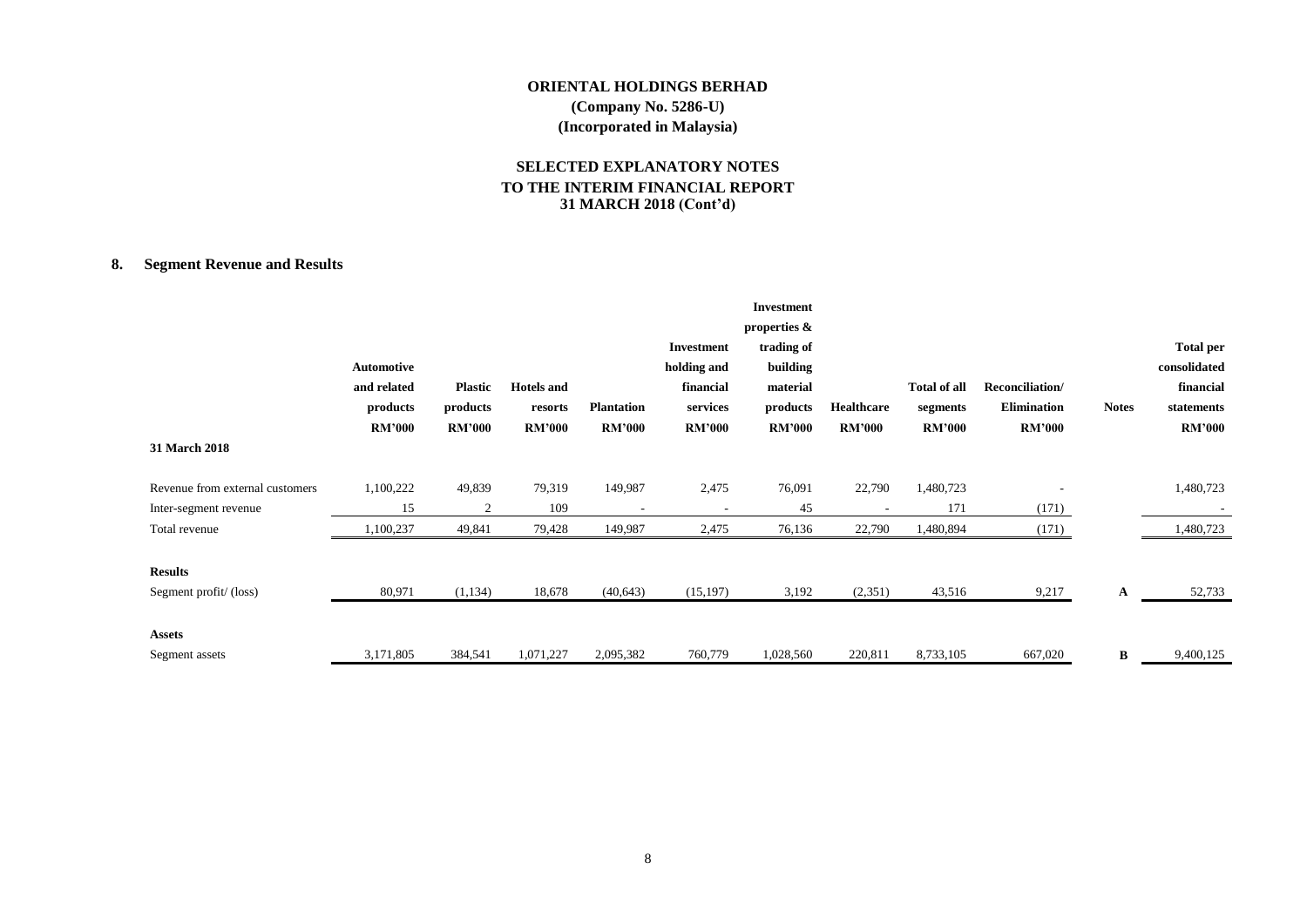# **SELECTED EXPLANATORY NOTES TO THE INTERIM FINANCIAL REPORT 31 MARCH 2018 (Cont'd)**

# **8**. **Segment Revenue and Results (Cont'd)**

|                                 | Automotive<br>and related | <b>Plastic</b> | <b>Hotels</b> and |                   | Investment<br>holding and<br>financial | <b>Investment</b><br>properties &<br>trading of<br>building<br>material |               | <b>Total of all</b> | Reconciliation/    |              | <b>Total per</b><br>consolidated<br>financial |
|---------------------------------|---------------------------|----------------|-------------------|-------------------|----------------------------------------|-------------------------------------------------------------------------|---------------|---------------------|--------------------|--------------|-----------------------------------------------|
|                                 | products                  | products       | resorts           | <b>Plantation</b> | services                               | products                                                                | Healthcare    | segments            | <b>Elimination</b> | <b>Notes</b> | statements                                    |
|                                 | <b>RM'000</b>             | <b>RM'000</b>  | <b>RM'000</b>     | <b>RM'000</b>     | <b>RM'000</b>                          | <b>RM'000</b>                                                           | <b>RM'000</b> | <b>RM'000</b>       | <b>RM'000</b>      |              | <b>RM'000</b>                                 |
| 31 March 2017                   |                           |                |                   |                   |                                        |                                                                         |               |                     |                    |              |                                               |
| Revenue from external customers | 1,297,861                 | 43,507         | 78,125            | 178,417           | 1,822                                  | 82,831                                                                  | 15,522        | 1,698,085           |                    |              | 1,698,085                                     |
| Inter-segment revenue           | 208                       | 74             |                   |                   |                                        | 114                                                                     |               | 396                 | (396)              |              |                                               |
| Total revenue                   | ,298,069                  | 43,581         | 78,125            | 178,417           | 1,822                                  | 82,945                                                                  | 15,522        | 1,698,481           | (396)              |              | 1,698,085                                     |
| <b>Results</b>                  |                           |                |                   |                   |                                        |                                                                         |               |                     |                    |              |                                               |
| Segment profit/(loss)           | 61,651                    | (2,086)        | 16,896            | 32,122            | (14, 877)                              | 8,270                                                                   | (5,352)       | 96,624              | 3,267              | A            | 99,891                                        |
| <b>Assets</b>                   |                           |                |                   |                   |                                        |                                                                         |               |                     |                    |              |                                               |
| Segment assets                  | 3,217,065                 | 412,891        | 1,038,981         | 2,276,160         | 382,275                                | 916,123                                                                 | 232,147       | 8,475,642           | 666,054            | B            | 9,141,696                                     |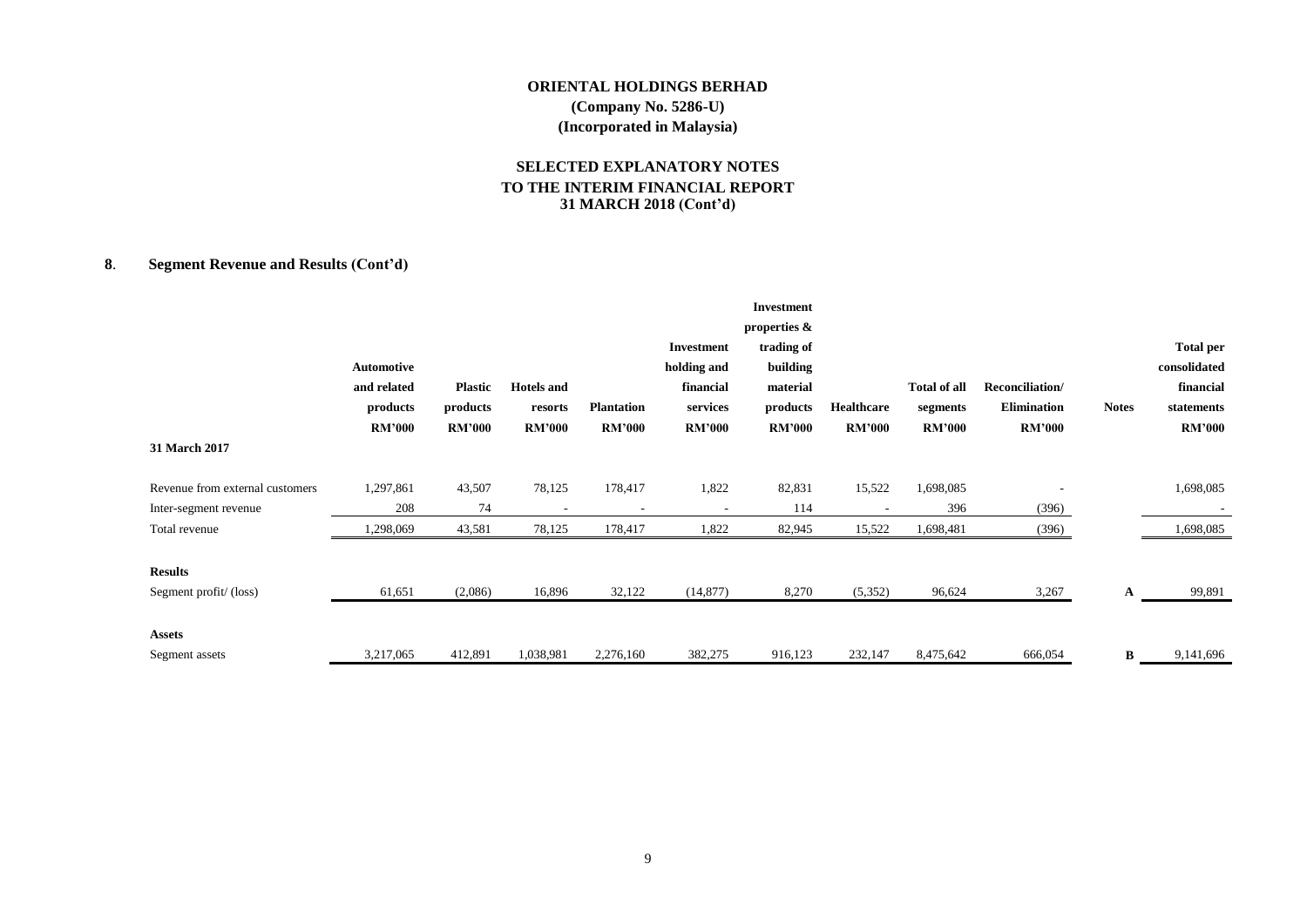#### **SELECTED EXPLANATORY NOTES TO THE INTERIM FINANCIAL REPORT 31 MARCH 2018 (Cont'd)**

#### **8. Segment Revenue and Results (Cont'd)**

- *Notes Nature of adjustments and eliminations to arrive at amounts reported in the consolidated interim financial report*
- A The following items are added to/ (deducted from) segment profit to arrive at "Profit before tax" presented in the condensed consolidated statements of comprehensive income:

|                                | 31 March 2018 | 31 March 2017 |
|--------------------------------|---------------|---------------|
|                                | RM'000        | RM'000        |
| Share of results of associates | 12.749        | 5.919         |
| Finance costs                  | (3,532)       | (2,652)       |
|                                | 9.217         | 3.267         |

B The following items are added to segment assets to arrive at total assets reported in the condensed consolidated statement of financial positions:

|                          | 31 March 2018 | 31 March 2017 |
|--------------------------|---------------|---------------|
|                          | RM'000        | RM'000        |
| Investment in associates | 600,923       | 600,406       |
| Current tax assets       | 14.289        | 27.171        |
| Deferred tax assets      | 51,808        | 38,477        |
|                          | 667,020       | 666,054       |

#### **9. Material Post Balance Sheet Events**

There were no material events subsequent to the end of the period under review which have not been reflected in this interim financial report.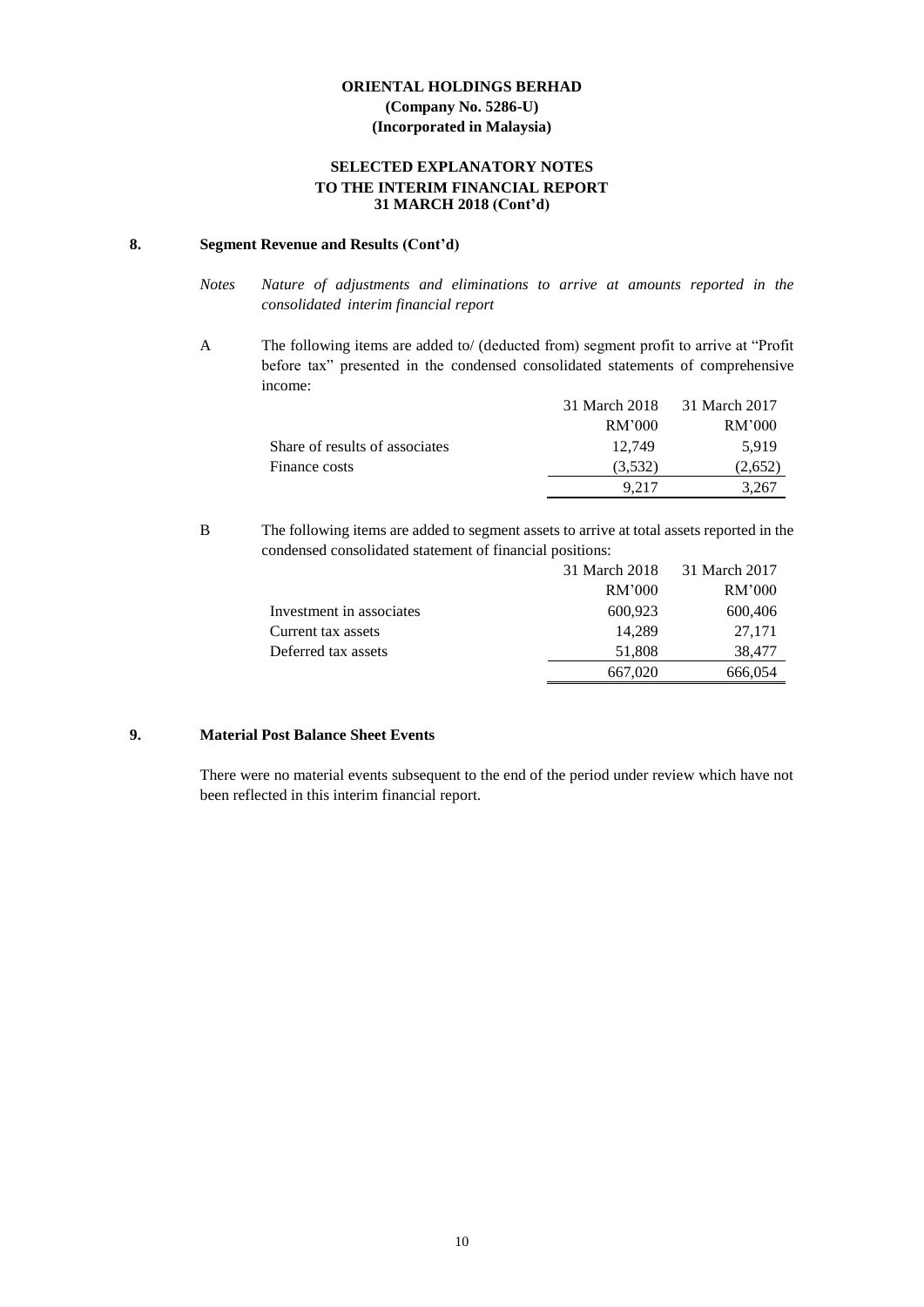#### **SELECTED EXPLANATORY NOTES TO THE INTERIM FINANCIAL REPORT 31 MARCH 2018 (Cont'd)**

#### **10. Changes in Group's Composition**

There were no changes in the composition of the Group during the current financial period todate other than the following:-

- (i) Armstrong Component Parts (Vietnam) Co., Ltd ("ACPV"), a wholly-owned subsidiary of Armstrong Auto Parts Sdn Berhad which in turn is 60.26% owned by the Company had on 6 February 2017 submitted the notice of voluntary dissolution and termination of activities to the Vietnamese tax authority. ACPV was involved in the manufacturing of automotive parts before cessation of its business operations in November 2014. The liquidation is still in progress.
- (ii) Oriental Holdings Berhad ("OHB") had on 16 November 2017 entered into Sale and Purchase Agreement to acquire from Honda Motor Company Ltd. ("Honda Motor") its entire 23.62% equity interest in Armstrong Auto Parts Sdn Berhad ("AAP") for a total cash consideration of RM1.00 only. OHB hold 83.88% in AAP where 77.23% is held directly and remaining 6.65% is held indirectly through a wholly owned subsidiary as of completion of the acquisition on 12 January 2018.
- (iii) Oriental Holdings Berhad ("OHB") had on 16 November 2017 entered into Sale and Purchase Agreement to acquire from Honda Motor Company Ltd. ("Honda Motor") its entire 25.0% equity interest in Armstrong Cycle Parts (Sdn) Bhd ("ACP") for a total cash consideration of RM2,898,500.00. OHB hold 82.14% in ACP as of completion of the acquisition on 12 January 2018.
- (iv) Oriental Holdings Berhad ("OHB") had on 22 November 2017 entered into Sale and Purchase Agreement to acquire from Dato' Syed Mohamad Bin Syed Murtaza ("Dato' Aidid") its entire 12.858% equity interest in Armstrong Cycle Parts (Sdn) Bhd ("ACP") for a total cash consideration of RM1,490,756.52. OHB hold 95.00% in ACP as of completion of the acquisition on 12 January 2018.

#### **11. Changes in Contingent Liabilities and Assets and Changes in Material Litigations**

There were no contingent liabilities and assets at the end of the reporting period.

Neither the Company nor any of its subsidiaries are engaged in any material litigation, either as plaintiff or defendant and the Directors are not aware of any proceedings pending or threatened, against the Company or any of its subsidiaries or of any facts likely to give rise to any proceedings which might materially affect the position or business of the Company or any of its subsidiaries, financially or otherwise.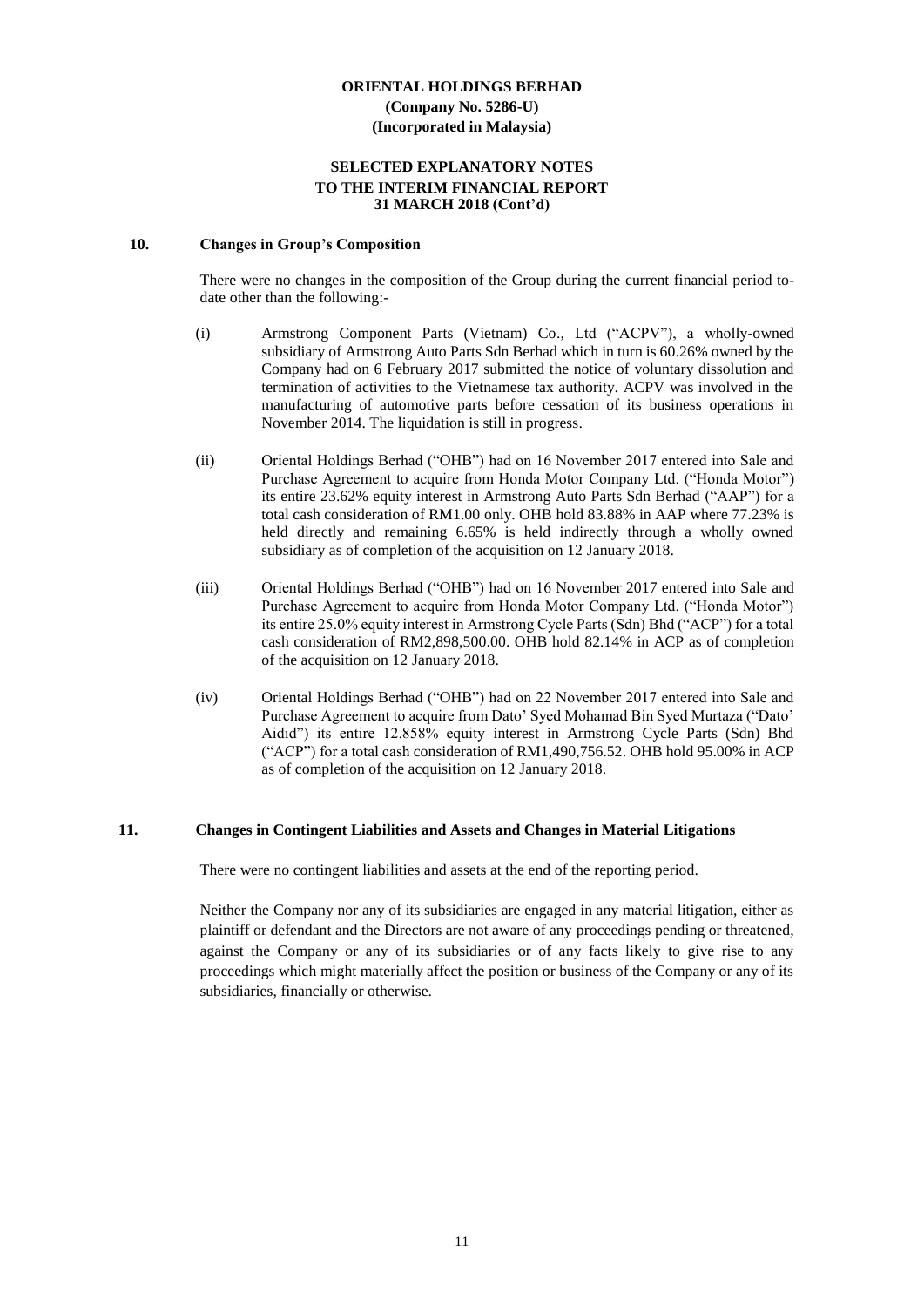#### **SELECTED EXPLANATORY NOTES TO THE INTERIM FINANCIAL REPORT 31 MARCH 2018 (Cont'd)**

#### **12. Review of Group's Performance**

#### *Overall Review*

The Group recorded year to date revenue of RM 1,480.7 million, a decrease of 12.8% or RM 217.4 million as compared to RM 1,698.1 million in the corresponding period last year. The decline in revenue was mainly attributable to lower contribution by the automotive segment by RM 197.6 million as a result of decrease in number of cars sold especially retail operations in Singapore. Group's operating profits declined by RM 53.1 million was mainly impacted by the higher unfavourable realised and unrealised foreign exchange loss mainly due to depreciation of RM/IDR against JPY borrowings (Q1FY18 : RM 99.8 million; Q1FY17 : RM 44.9 million) especially from the plantation segment.

The Group achieved first quarter profit before tax of RM 52.7 million, a 47.2% or RM 47.2 million lower as compared to RM 99.9 million in the corresponding period last year. The lower first quarter profit before tax was mainly attributable to lower contribution from plantation and investment properties and trading of building material products segment as described below.

#### *Segmental Analysis*

Performances for each operating segment are as follows:-

The revenue for the automotive segment decreased by 15.2% to RM 1,100.2 million while operating profit increased by 31.3% to RM 81.0 million.

For the retail operations in Singapore, revenue decreased by 21.2% in line with number of cars sold decreased by 21.3%. Despite lower revenue generated, operating profit increased by 31.3% in 2018 due to improvement in gross profit margin. For the retail operations in Malaysia, sales units decreased by 8.2% impacted by intense competition from other dealers and no new/facelift models being launched.

The revenue for plantation segment decreased by 15.9% while recorded an operating loss of RM 40.6 million as compared to operating profit of RM 32.1 million in corresponding period last year. The overall decline in revenue and performance of plantation were impacted by the decrease in commodities selling prices compared to Q1FY17 (CPO decreased by 25.6%; PK decreased by 35.6% and FFB decreased by 21.8%) and unrealised foreign exchange loss (Q1FY18 : RM 78.6 million; Q1FY17 : RM 32.6 million).

Plastic segment has shown improvement in both revenue and performance in 2018 compared to corresponding period last year. The revenue for the segment increased by 14.6% while recorded lower operating loss of RM 1.1 million (operating loss Q1FY17 : RM 2.1 million) attributable to increase in orders particularly from its automotive products and better cost management.

Slight increase in hospitality segment revenue and operating profit by RM 1.2 million (1.5%) and RM 1.8 million (10.6%) respectively. Both revenue and operating profit were driven by the improvement in overall average occupancy rate for hotels especially from Australia and New Zealand hotels.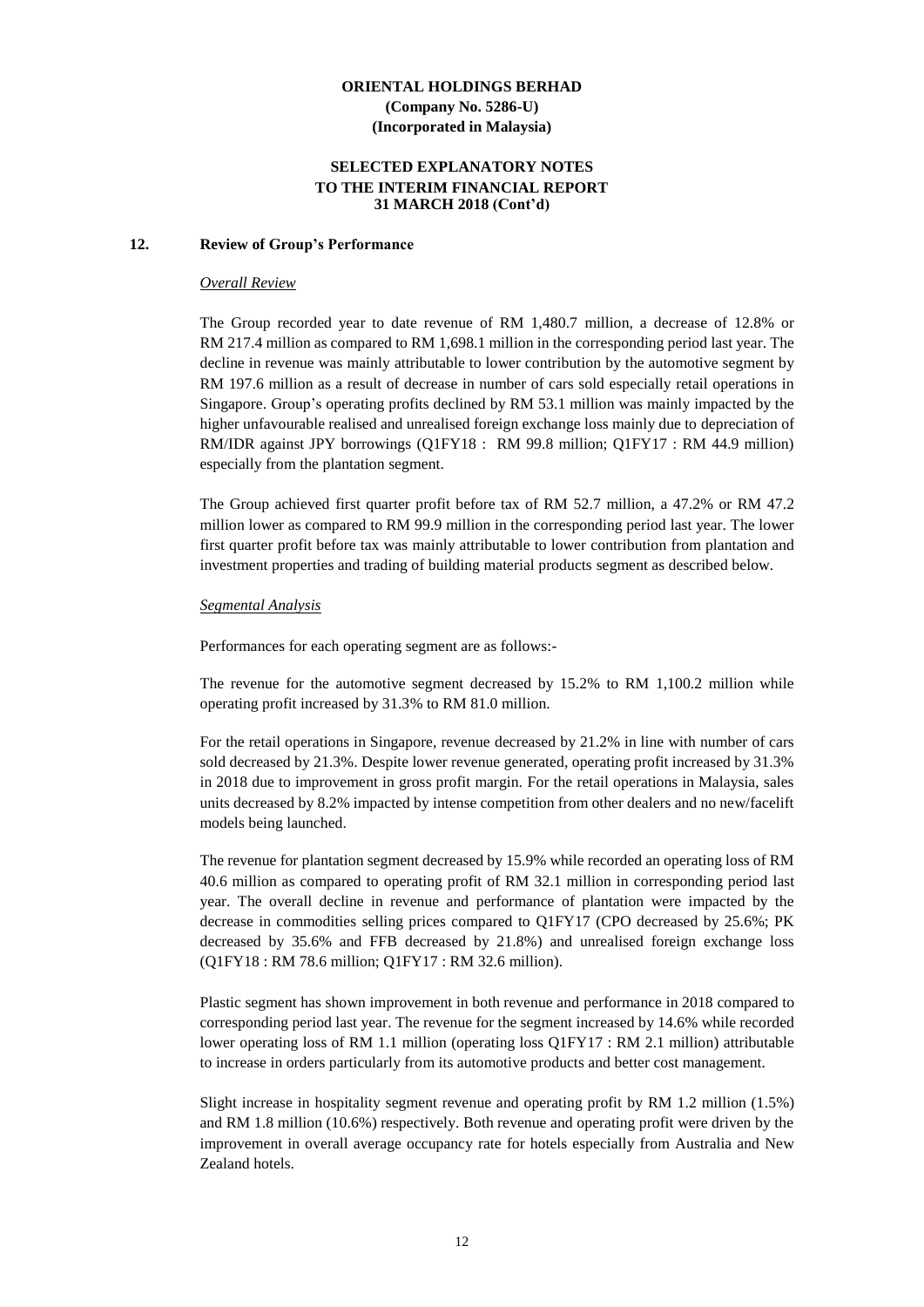#### **SELECTED EXPLANATORY NOTES TO THE INTERIM FINANCIAL REPORT 31 MARCH 2018 (Cont'd)**

#### **12. Review of Group's Performance (Cont'd)**

The revenue for investment holding segment increased by 35.8% attributable to higher dividend income from other investment. Operating loss has increased slightly by 2.2% (Q1FY18 : RM 15.2 million; Q1FY17 : RM 14.9 million) attributable to higher unrealised foreign exchange loss on JPY denominated borrowings (Q1FY18 : RM 15.6 million; Q1FY17 : RM 14.7 million).

The revenue and operating profit for investment properties and trading of building material products segment decreased by 8.1% and 61.4% (Q1FY18 : RM 3.2 million; Q1FY17 : RM 8.3 million) respectively. Decrease in revenue and operating profit were attributable to lower sales volume and net selling prices in the depressed property market.

Healthcare segment's revenue improved by 46.8% with increasing patient load especially for outpatients but remained at operating loss of RM 2.4 million (2017 : RM 5.4 million) due to high fixed operating cost (ie staff costs and depreciation) since its commencement in January 2015.

# **13. Material Change in Profit/ Loss Before Taxation ("PBT"/ "LBT") reported as compared with the immediate preceding quarter**

#### *Overall Review*

The Group's revenue for the first quarter of 2018 was RM 1,480.7 million, a decrease of RM 246.9 million or 14.3% from RM 1,727.6 million in Q4FY17, attributable to lower contribution from automotive segment with lower number of cars sold especially for the retail operations in Malaysia. Decrease in the Group's operating profits by RM 106.7 million (Q1FY18 : RM 43.5 million; Q4FY17 : RM 150.2 million) was mainly due to unfavourable unrealised foreign exchange loss in Q1FY18 of RM 98.6 million (Q4FY17 : RM 8.8 million).

The Group's profit before tax for the first quarter of 2018 decreased from RM 144.1 million in Q4FY17 to RM 52.7 million in current quarter. The lower profit before tax was mainly attributable by the decline in performance from plantation and investment holding segment.

#### *Segmental Analysis*

Performances of each operating segment as compared to the immediate preceding quarter are as follows:-

Revenue from automotive segment decreased by 16.9% to RM 1,100.2 million and recorded an increase in operating profit of RM 81.0 million (Q4FY17 : RM 74.0 million). Revenue for retail operation decreased by 17.7% mainly due to lower number of cars sold especially from retail operations in Malaysia. Despite lower revenue generated, operating profit increased by 9.5% due to improvement in performance from retail operations as incurred lower unrealised foreign exchange loss mainly from fixed deposits in AUD and NZD.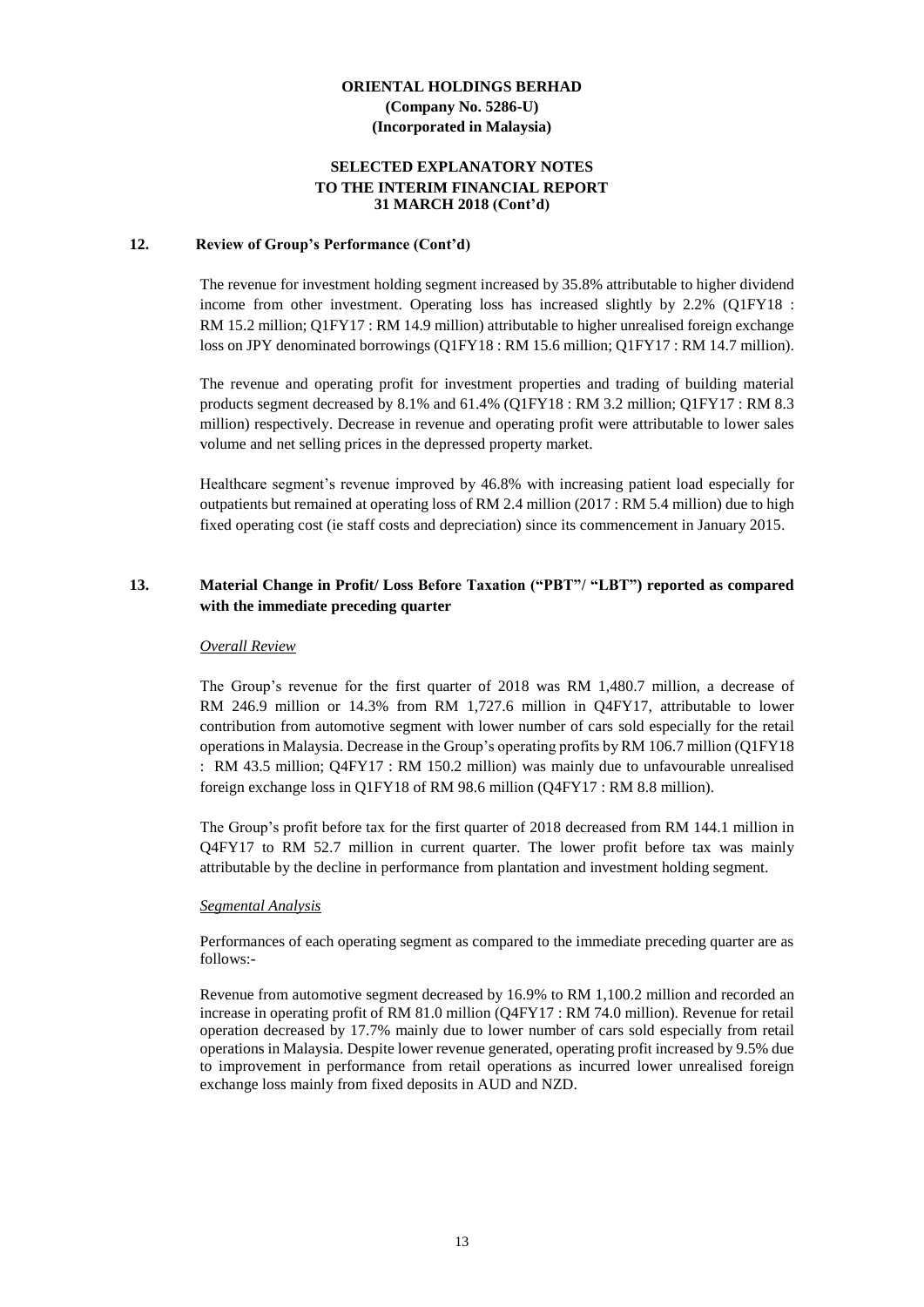#### **SELECTED EXPLANATORY NOTES TO THE INTERIM FINANCIAL REPORT 31 MARCH 2018 (Cont'd)**

#### **13. Material Change in Profit/ Loss Before Taxation ("PBT"/ "LBT") reported as compared with the immediate preceding quarter (Cont'd)**

Revenue from plantation segment decreased by 6.7% (Q1FY18 : RM 150.0 million ; Q4FY17 : RM 160.8 million) while recorded operating loss of RM 40.6 million in Q1FY18 (Q4FY17 operating profit : RM 36.7 million). Lower revenue for the quarter was mainly due to decrease in FFB production by 16.1% and decrease in commodities selling prices (CPO decreased by 8.6%; PK decreased by 17.3% and FFB decreased by 8.3%). The segment registered an operating loss impacted mainly from the foreign exchange loss on the JPY borrowings (Q1FY18 : RM 78.6 million; Q4FY17 : RM 1.6 million) due to strengthening of JPY.

Revenue for plastic segment decreased slightly by 5.1% to RM 49.8 million (Q4FY17 : RM 52.5 million) and recorded operating loss of RM 1.1 million (operating profit Q4FY17 : RM 2.0 million). Plastic segment has been operating under competitive environment with marginal profit leading to decline in segment performance.

Revenue for hospitality segment decreased slightly by 3.4% (Q1FY18 : RM 79.3 million; Q4FY17 : RM 82.1 million) and recorded lower operating profit by 19.7% (Q1FY18 : RM 18.7 million; Q4FY17 : RM 23.3 million). Both revenue and operating profit decreased attributable to the decreased in hotels' average occupancy rate especially for Australia hotels.

Revenue for investment holding segment decreased by 91.0% and recorded an operating loss of RM 15.2 million (operating profit Q4FY17 : RM 17.8 million). Lower revenue was due to lower dividend income received from other investment while the segment's operating loss was further driven by the unrealised foreign exchange loss from JPY denominated borrowings.

Revenue for investment properties and trading of building material products segment decreased by 5.4% mainly due to lower sales volume and net selling prices. The segment has turnaround from operating loss of RM 0.4 million in Q4FY17 to operating profit of RM 3.2 million mainly due to favourable unrealised foreign exchange gain from USD denominated advances.

Healthcare segment recorded improvement in revenue mainly from increasing patient load. Despite increase in revenue, the segment remained at operating loss of RM 2.4 million (Q4FY17: RM 3.2 million) as a result of high fixed operating costs due to still in pre-development stage from its fourth year commencement since January 2015.

#### **14. Current Year Prospects**

The automotive segment will continue to contribute to the Group's performance under very competitive market conditions with strong and aggressive promotional campaigns by car companies that are keen to grow their market shares under the current competitive environment. The automotive segment will continue to expand and upgrade its showrooms and service centres including boosting its presence in East Malaysia.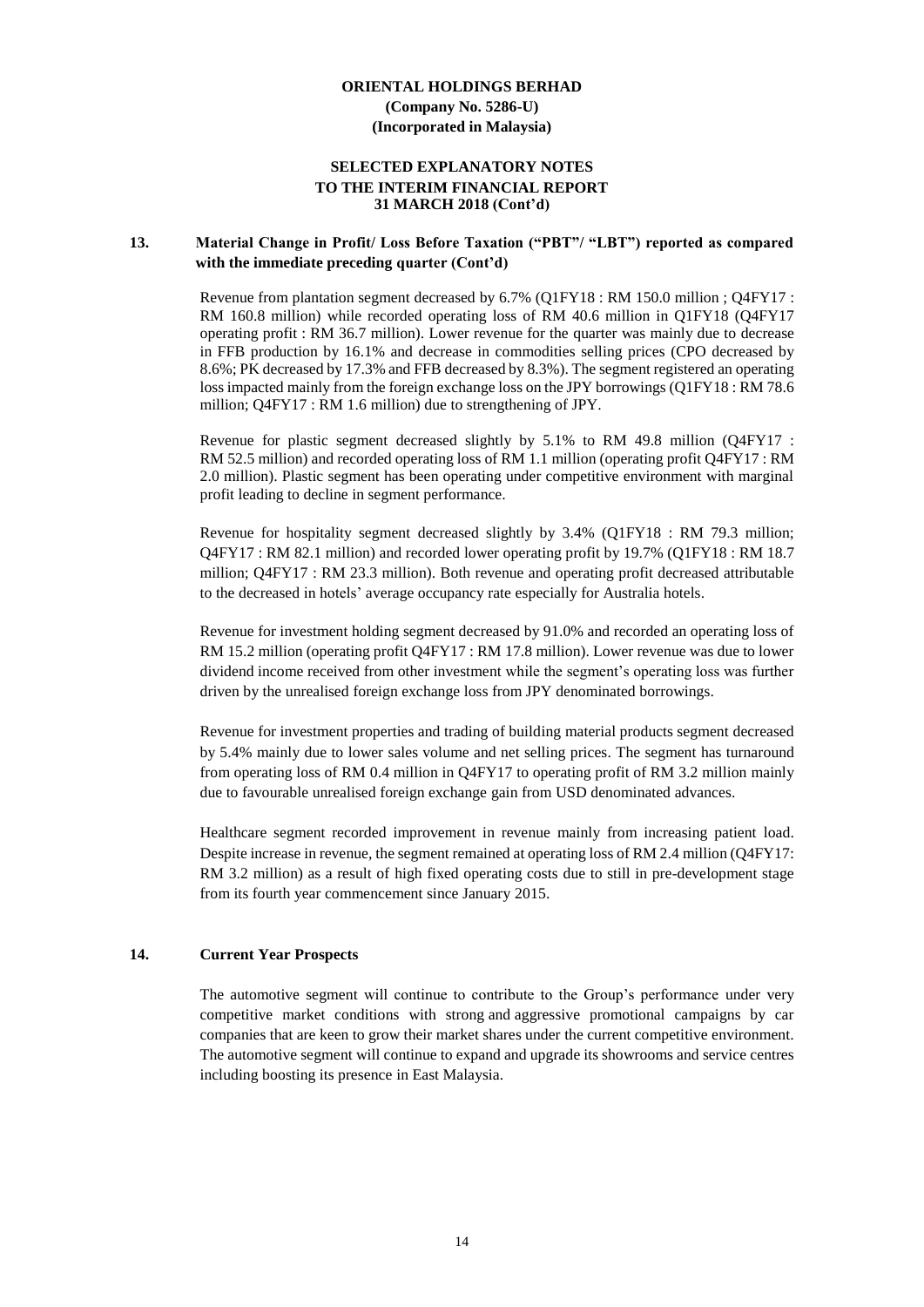#### **SELECTED EXPLANATORY NOTES TO THE INTERIM FINANCIAL REPORT 31 MARCH 2018 (Cont'd)**

#### **14. Current Year Prospects (Cont'd)**

The plastic segment continues to face stiff competitive environment among the local industry players. Limited growth in the overall automotive segment in Malaysia with upcoming new models at smaller volume has impacted the segment's performance. The management will continue exercise cost control, productivity improvement and sourcing for new business ventures to improve the performance of the segment.

The plantation segment will continue to take necessary steps to ensure that all the estates and mills remain efficient and competitive. The forex exposure of the JPY loan are closely monitored and the loans were backed by fixed deposits pledged to banks.

The hospitality segment will optimise the utilisation of the existing assets and improve the operational execution through various organic measures. Hotel in Singapore has re-opened for business at the end of October 2017 after undergoing major refurbishment hence will further contribute to the revenue of the segment.

The investment properties segment will continue to reclaim its remaining 415 acres of land in Melaka and develop the construction of mixed use service apartments and commercial complex in Australia.

Healthcare segment will continue to focus on enhancing brand awareness and positioning the hospital for sustainable growth.

Given the above Group's operating segment commitments, the Board is optimistic that the Group's performance for the year 2018 will be satisfactory.

#### **15. Variance of Actual Profit from Forecast Profit/Profit Guarantee**

Not Applicable.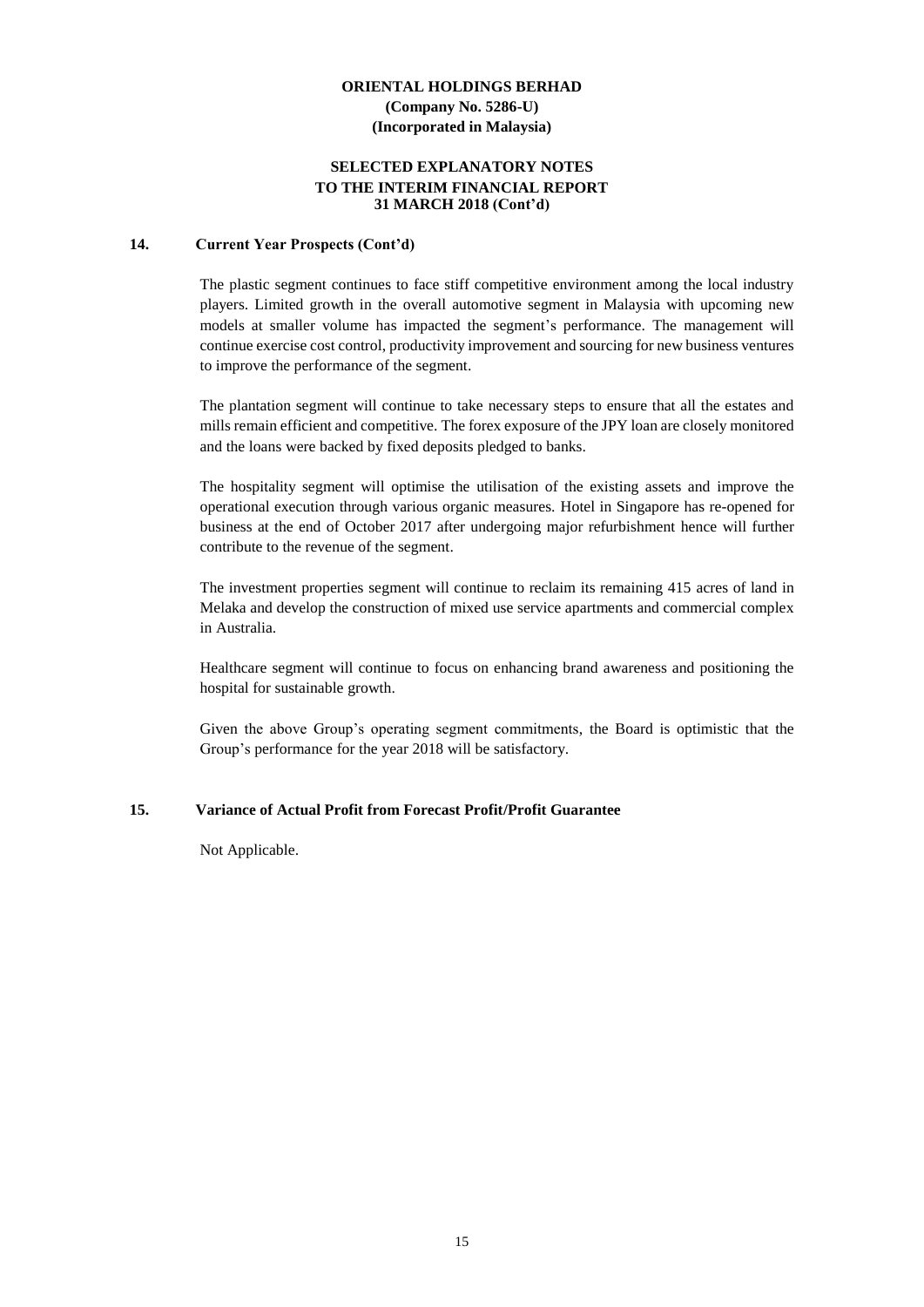# **SELECTED EXPLANATORY NOTES TO THE INTERIM FINANCIAL REPORT 31 MARCH 2018 (Cont'd)**

# **16. Taxation**

|                       |               | <b>Individual Quarter</b> | <b>Cumulative Quarter</b> |               |  |
|-----------------------|---------------|---------------------------|---------------------------|---------------|--|
|                       | Current       | Preceding                 | Current                   | Preceding     |  |
|                       | Year          | Year                      | Year                      | Year          |  |
|                       | Quarter       | Quarter                   | To date                   | To date       |  |
|                       | 31 Mar 18     | 31 Mar 17                 | 31 Mar 18                 | 31 Mar 17     |  |
|                       | <b>RM'000</b> | <b>RM'000</b>             | <b>RM'000</b>             | <b>RM'000</b> |  |
|                       | (Unaudited)   | (Unaudited)               | (Unaudited)               | (Unaudited)   |  |
| Current taxation      |               |                           |                           |               |  |
| Malaysian taxation    |               |                           |                           |               |  |
| - Based on profit for |               |                           |                           |               |  |
| the period            | 3,046         | 4,213                     | 3,046                     | 4,213         |  |
| Over provision in     |               |                           |                           |               |  |
| respect of prior      |               |                           |                           |               |  |
| period                | (278)         | (278)                     | (278)                     | (278)         |  |
|                       | 2,768         | 3,935                     | 2,768                     | 3,935         |  |
| Foreign taxation      |               |                           |                           |               |  |
| - Based on profit for |               |                           |                           |               |  |
| the period            | 22,977        | 27,775                    | 22,977                    | 27,775        |  |
|                       | 25,745        | 31,710                    | 25,745                    | 31,710        |  |
|                       |               |                           |                           |               |  |
| Deferred taxation     |               |                           |                           |               |  |
| Current period        | (68)          | (256)                     | (68)                      | (256)         |  |
| Under provision in    |               |                           |                           |               |  |
| respect of prior      |               |                           |                           |               |  |
| period                | 602           | 1,305                     | 602                       | 1,305         |  |
|                       | 534           | 1,049                     | 534                       | 1,049         |  |
|                       |               |                           |                           |               |  |
|                       | 26,279        | 32,759                    | 26,279                    | 32,759        |  |

# **17. Status of Corporate Proposals**

There were no corporate proposals that have been announced by the Company but not completed at the date of this announcement except for the Stock Buy-Back which was approved by the stockholders at the Annual General Meeting on 8 June 2017 for the buy-back of up to 10% or up to 62,039,363 ordinary stocks. There were no stocks buy-back for the period to date.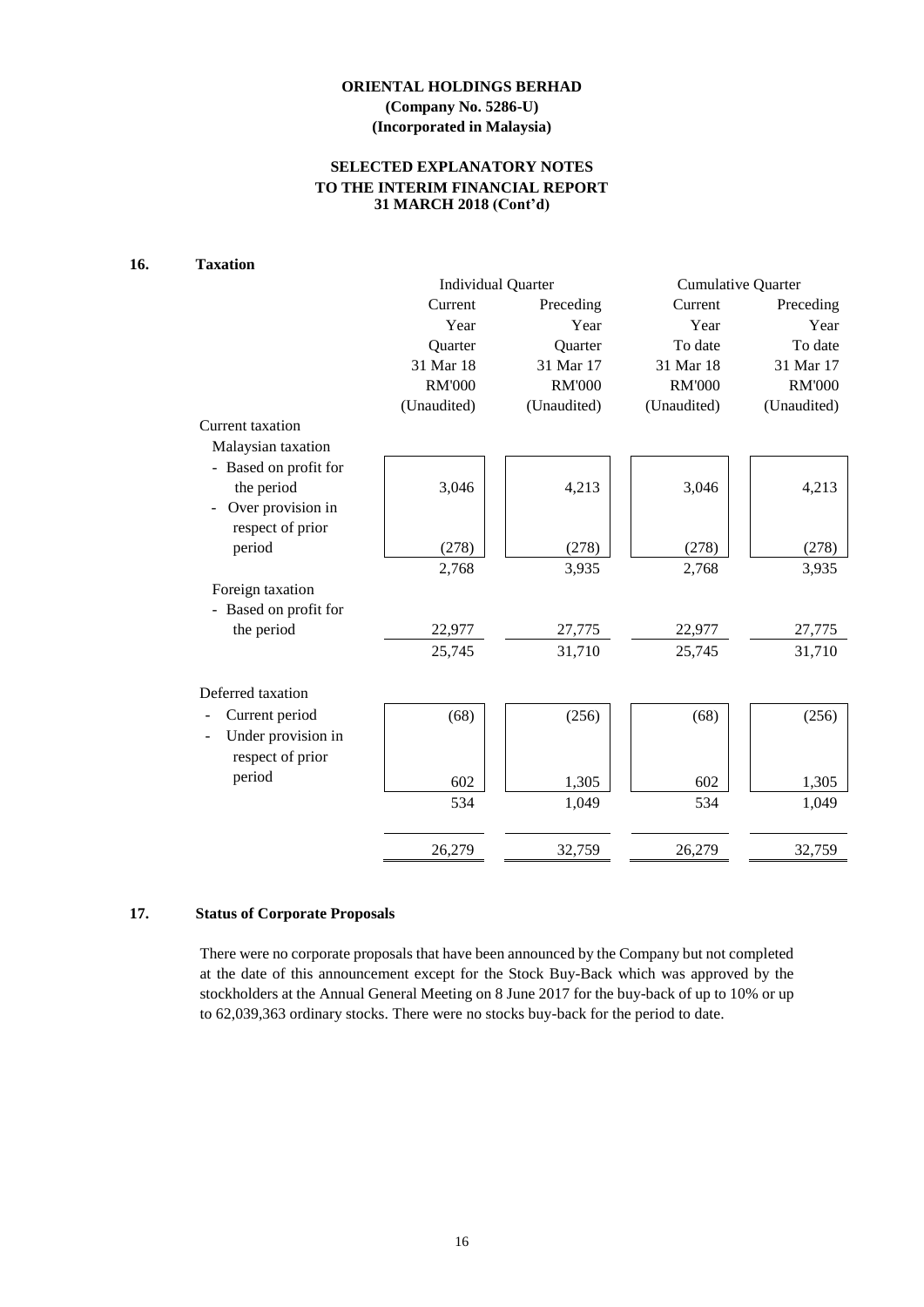# **SELECTED EXPLANATORY NOTES TO THE INTERIM FINANCIAL REPORT 31 MARCH 2018 (Cont'd)**

# **18. Group Borrowings**

|                                                                    | Borrowings denominated in  |                    |                                         |                                                   |                                           |
|--------------------------------------------------------------------|----------------------------|--------------------|-----------------------------------------|---------------------------------------------------|-------------------------------------------|
|                                                                    | <b>Interest</b>            | Ringgit            |                                         | ← Foreign Currencies                              |                                           |
| <b>Short Term</b>                                                  | rate %                     | <b>RM'000</b><br>1 | <b>Source</b><br><b>Currency</b>        | RM<br>Equivalent<br><b>RM'000</b><br>$\mathbf{I}$ | <b>Total</b><br><b>RM'000</b><br>$I + II$ |
| Finance lease obligations                                          | $2.5 - 2.9$                | 5,122              |                                         |                                                   | 5,122                                     |
| Borrowings – secured<br>-Revolving credit                          | $0.4 - 1.5$<br>2.9         |                    | JPY 21.995 billion<br>SGD 0.026 billion | 797,625<br>75,541<br>873,166                      | 797,625<br>75,541<br>873,166              |
| -Term loans- secured                                               | 2.7<br>3.0                 |                    | SGD 0.001 billion<br>THB 0.012 billion  | 1,727<br>1,486                                    | 1,727<br>1,486                            |
| Borrowings - unsecured<br>-Bankers acceptance<br>-Revolving credit | $4.1 - 4.6$<br>$0.4 - 1.5$ | 30,421<br>35,543   | JPY 17.100 billion                      | 3,213<br>620,417<br>1,496,796                     | 3,213<br>30,421<br>620,417<br>1,532,339   |
| <b>Long Term</b>                                                   |                            |                    |                                         |                                                   |                                           |
| Finance lease obligations                                          | $2.5 - 2.9$                | 8,660              |                                         |                                                   | 8,660                                     |
| Term loans - secured                                               | 2.7<br>3.0                 |                    | SGD 0.014 billion<br>THB 0.064 billion  | 43,002<br>7,927<br>50,929                         | 43,002<br>7,927<br>50,929                 |
|                                                                    |                            | 8,660              |                                         | 50,929                                            | 59,589                                    |
| <b>Total Borrowings</b>                                            |                            | 44,203             |                                         | 1,547,725                                         | 1,591,928                                 |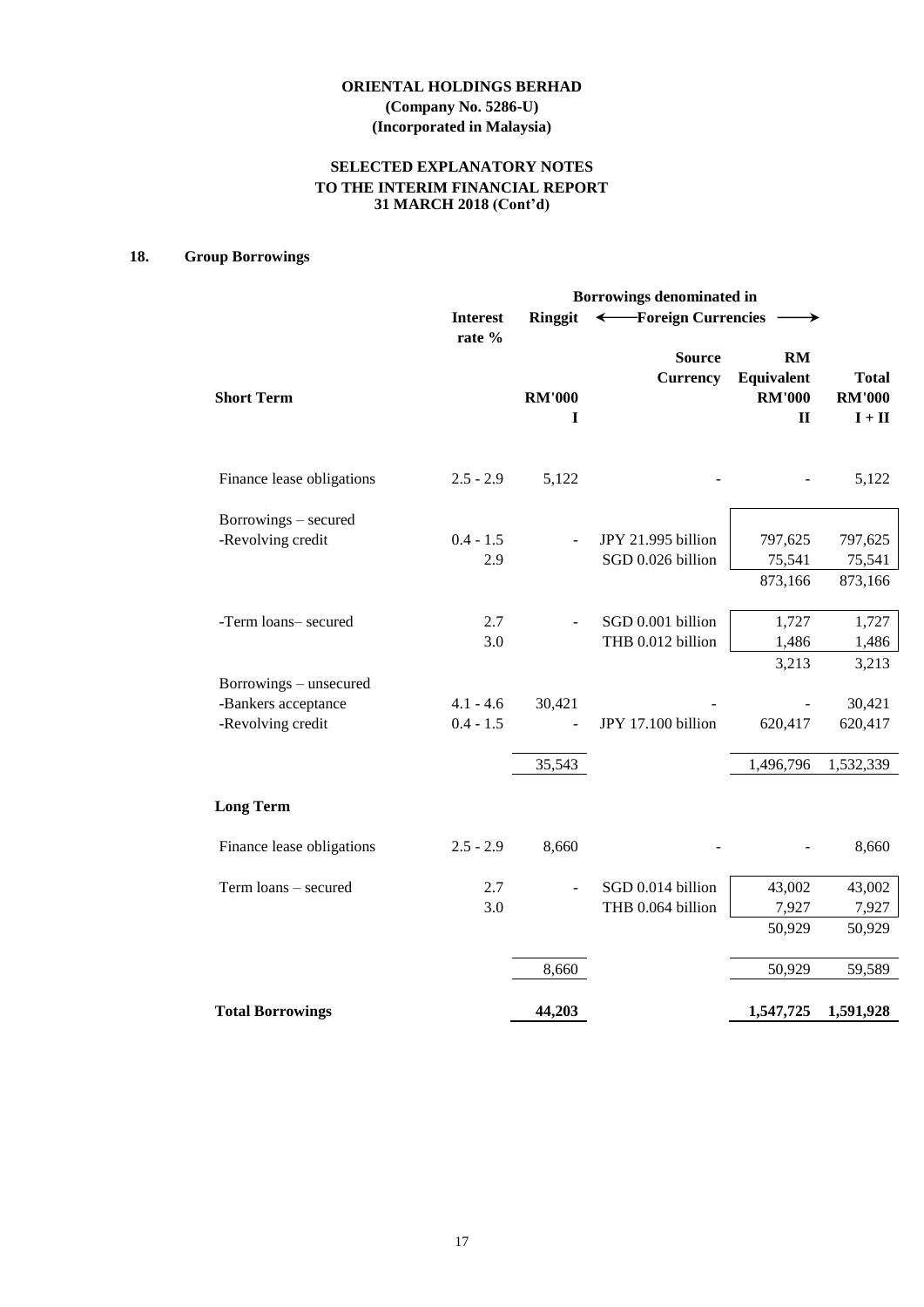#### **SELECTED EXPLANATORY NOTES TO THE INTERIM FINANCIAL REPORT 31 MARCH 2018 (Cont'd)**

#### **19. Trade receivables**

The ageing analysis of trade receivables (included under trade and other receivables category) as at 31 March 2018 is as follows:

|                           | <b>RM'000</b> | $\frac{6}{6}$ |
|---------------------------|---------------|---------------|
| Not past due              | 243,338       | 86.9          |
| Past due $<$ 3 months     | 26,291        | 9.4           |
| Past due 3-6 months       | 7.261         | 2.6           |
| Past due 6-12 months      | 1,555         | 0.5           |
| Past due more than 1 year | 1.664         | 0.6           |
|                           | 280,109       | 100.0         |

The Group did not impair the past due trade receivables but monitor these receivables closely. No bad and past due debts are anticipated that could materially affect the financial results and financial position of the Group as a whole.

#### **20. Changes in Material Litigations**

Not applicable.

# **21. Dividend Proposed**

The Board of Directors proposed a final single tier dividend of 28 sen per ordinary stock (a final single tier dividend of 8 sen per ordinary stock and special final single tier dividend of 20 sen per ordinary stock) totalling RM173,701,312 in respect of the financial year ended 31 December 2017, subject to the approval of the stockholders at the forthcoming Annual General Meeting.